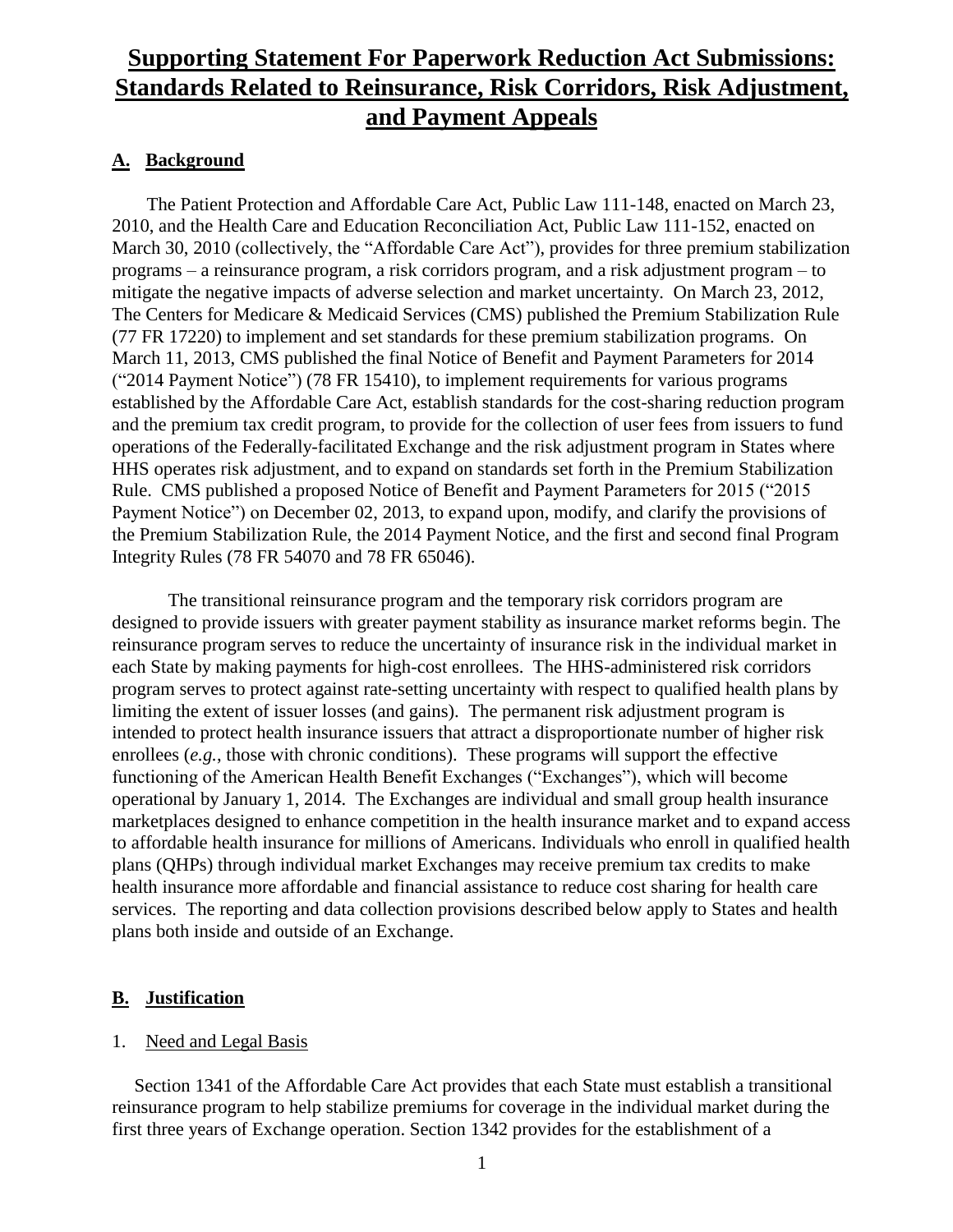temporary risk corridors program that will apply to qualified health plans in the individual and small group markets for the first three years of Exchange operation. Section 1343 provides for a program of risk adjustment for all non-grandfathered plans in the individual and small group market both inside and outside of the Exchange. Sections 1402 and 1412 of the Affordable Care Act establish a program for reducing cost sharing for individuals with lower household income and Indians. Sections 1401 and 1411 of the Affordable Care Act provide for advance payments of the premium tax credit for low- and moderate-income enrollees in a QHP through an Exchange. Section 1321(a) also provides broad authority for the Secretary to establish standards and regulations to implement the statutory requirements related to Exchanges, reinsurance, risk adjustment, and other components of title I of the Affordable Care Act. These risk-spreading and insurance affordability programs, which will be implemented by HHS and/or States, are designed to mitigate adverse selection, to provide stability for health insurance issuers in the individual and small group markets as market reforms and Exchanges are implemented, and to make health insurance more affordable and accessible to millions of Americans who currently do not have affordable options available to them.

#### 2. Information Users

The data collection and reporting requirements described below will enable States and/or HHS to implement these programs, which will mitigate the impact of adverse selection in the individual and small group markets both inside and outside the Exchange.

#### 3. Use of Information Technology

Information collected for this rule will be submitted electronically. HHS staff will communicate with States and the District of Columbia using standardized reporting, e-mail or telephone.

#### 4. Duplication of Efforts

This information collection does not duplicate any other Federal effort.

#### 5. Small Businesses

This information collection will not have a significant impact on small businesses.

#### 6. Less Frequent Collection

The anticipated flows of funds for these programs require the collection of information as indicated. A less frequent collection could result in cash flow difficulties for issuers and logistical difficulties for issuers and the entities operating premium stabilization programs.

#### 7. Special Circumstances

In order for payments to be made in a timely manner for these premium stabilization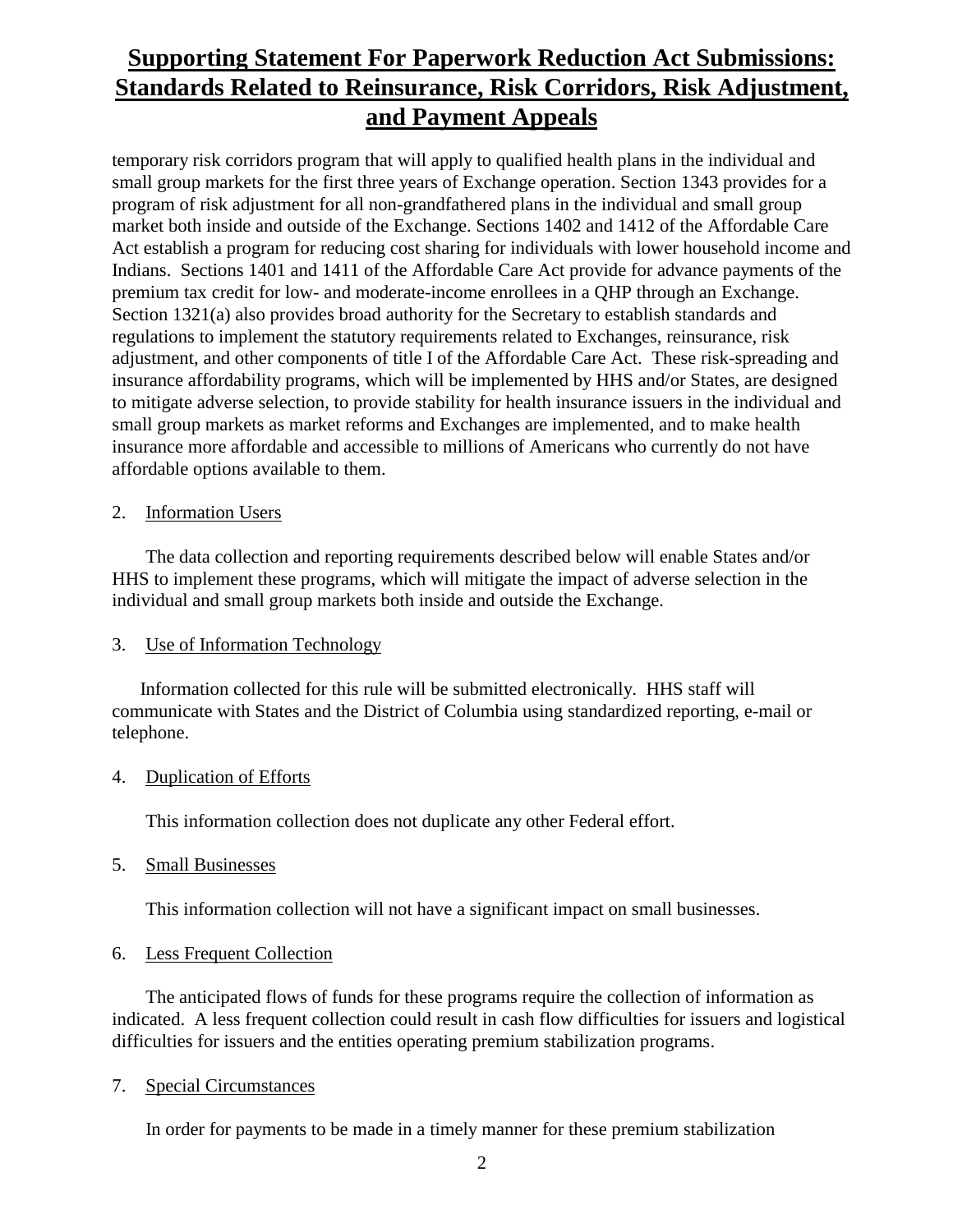programs, it is necessary to collect information according to timeframes established by the State or HHS on behalf of the State.

#### 8. Federal Register/Outside Consultation

CMS published the draft 2015 Payment Notice in the Federal Register on December 02, 2013 and requested comments on the proposed information collections related to the proposed rule. CMS provided a 60-day notice for this information collection in the Federal Register published as part of the proposed Notice of Benefit and Payment Parameters for 2015 (78 FR 72322). We have consulted with contractors, academia, States, and industry on the feasibility of this information collection, and have based many of the requirements in this information collection on those consultations.

#### 9. Payments/Gifts to Respondents

No payments or gifts will be provided to respondents.

#### 10. Confidentiality

We will maintain respondent privacy with respect to the information collected to the extent required by applicable law and HHS policies.

#### 11. Sensitive Questions

There are no sensitive questions included in this information collection effort.

#### 12. Burden Estimates (Hours & Wages)

Below is a summary of the information collection requirements set forth in the final rule. Throughout this summary, the frequency of data collection is assumed to be the frequency discussed in the preamble to the rule.

A number of assumptions are made regarding the wages of personnel needed to accomplish the proposed collection of information. Wage rates are based on the Employer Costs for Employee Compensation report by U.S Bureau of Labor Statistics and represent a national average. Some States or employers may face higher or lower wage burdens. Wage rates estimates include a 35% fringe benefit estimate for State employees and a 30% fringe benefit estimate for private sector employees. We present an annualized estimate of the burden associated with these information collection requirements below.

#### **I. Health Insurance Issuer Standards Related to the Transitional Reinsurance Program (§153.400-§153.420)**

Within Part 153, subpart E we discussed reporting requirements for health insurance issuers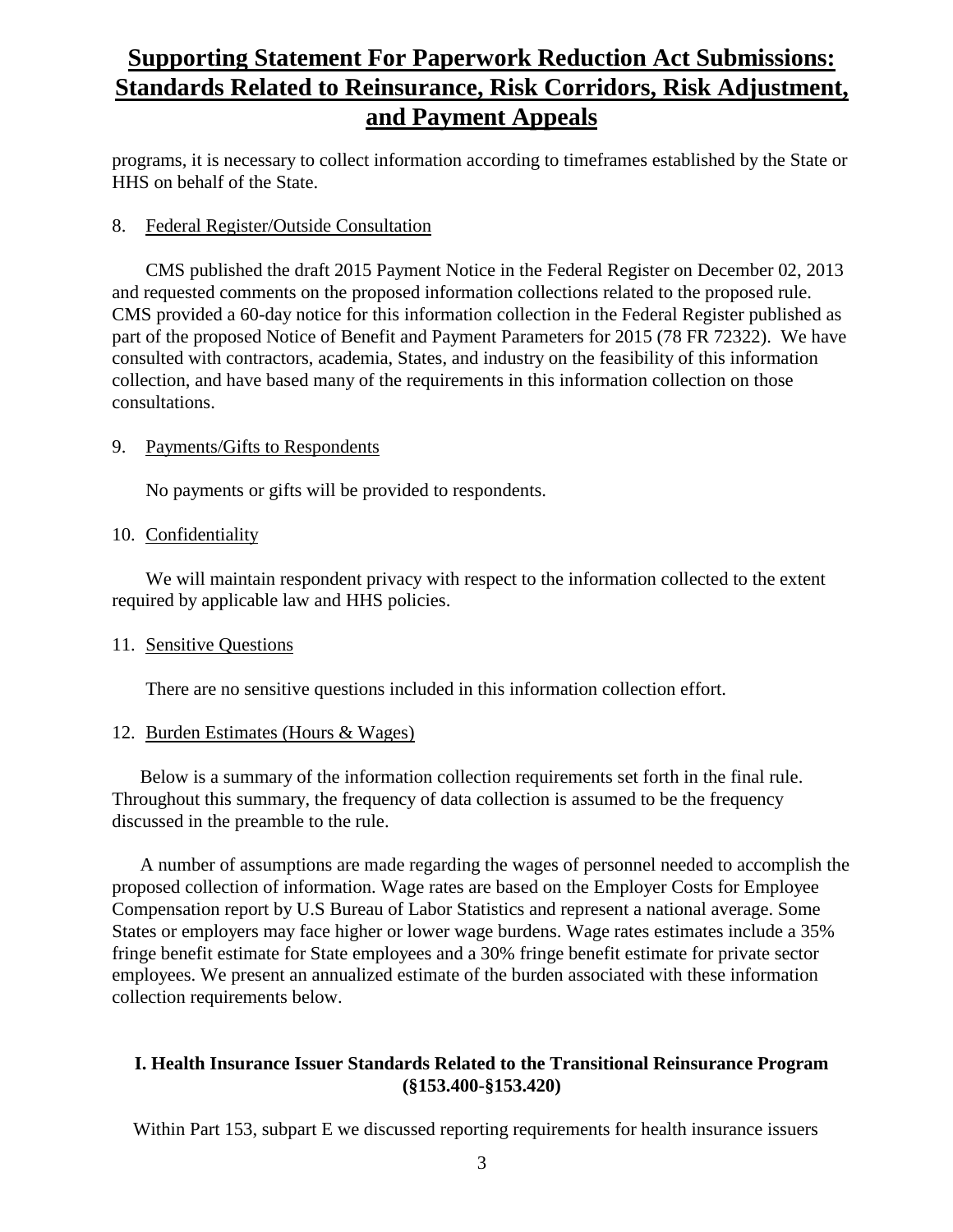related to the transitional reinsurance program. Based on data from the healthcare.gov website, we estimate there are approximately 2,400 issuers in the individual and small group markets. Based on 2012 data from the Department of Labor, we estimate that 22,900 entities (including self-insured and partially insured entities) will make reinsurance contributions.

#### Calculation of Reinsurance Contributions (§153.405)

As described in §153.400(b) all contributing entities both inside and outside of the Exchange will be required to provide enrollment data (covered lives and member months) to HHS to calculate contribution amounts. As described in §153.405, we require contributing entities to provide annual counts of their enrollment and reinsurance contributions to HHS based on modified counting methods used for Patient-Centered Outcome Trust Fund (PCORTF) reporting. The burden associated with this requirement is the time and effort required by an issuer or selfinsured group health plan to derive an annual enrollment count. Because issuers and self-insured group health plans will already be under an obligation to determine a count of covered lives using a PCORTF method, the burden associated with this requirement is the additional burden of conducting these counts using the slightly modified counting methods specified in the final Payment Notice. On average, we estimate it will take each issuer 1 hour to reconcile and submit final enrollment counts to HHS. Assuming an hourly wage rate of \$55 for an operations analyst, we estimate an aggregate burden of \$1,259,500 for 22,900 reinsurance contributing entities subject to this requirement. In §153.405(i), we propose that HHS or its designee would have the authority to audit reinsurance contributing entities to assess compliance with the requirements of subparts E, G and H of Part 153, as applicable. For contributing entities, we estimate that or approximately 37 hours at a cost of approximately \$1,989 for each contributing entity. Because we have not finalized the audit protocols, it is difficult to accurately estimate an audit rate. However, we estimate that approximately 1 percent of contributing entities would be audited, representing 226 contributing entities. Therefore, we estimate an aggregate burden of 8,362 hours, or \$449,514, as a result of this proposed requirement.

All health insurance issuers, group health plans, and third party administrators are required to register in a Federal system in order to access the module or form for the reinsurance contributions process. The "Initial Plan Data Collection to Support QHP Certification and other Financial Management and Exchange Operations" (OMB Control No. 0938-1187) details data submission required when an entity is remitting payment for an invoice or receiving a payment from HHS. The data elements that will be requested through the reinsurance contribution module or form are detailed in Appendix C.

#### Request for Reinsurance Payments (§153.410)

As described in §153.410(a), health insurance issuers of reinsurance-eligible plans seeking reinsurance payment must make a request for payment in accordance with the requirements in the HHS notice of benefit and payment parameters or the State notice of benefit and payment parameters, as applicable. To the greatest extent possible, we wish to minimize burden for issuers. The data collected, and the manner in which that data will be collected, will be identical for both the reinsurance and risk adjustment programs. HHS has determined that issuers will need to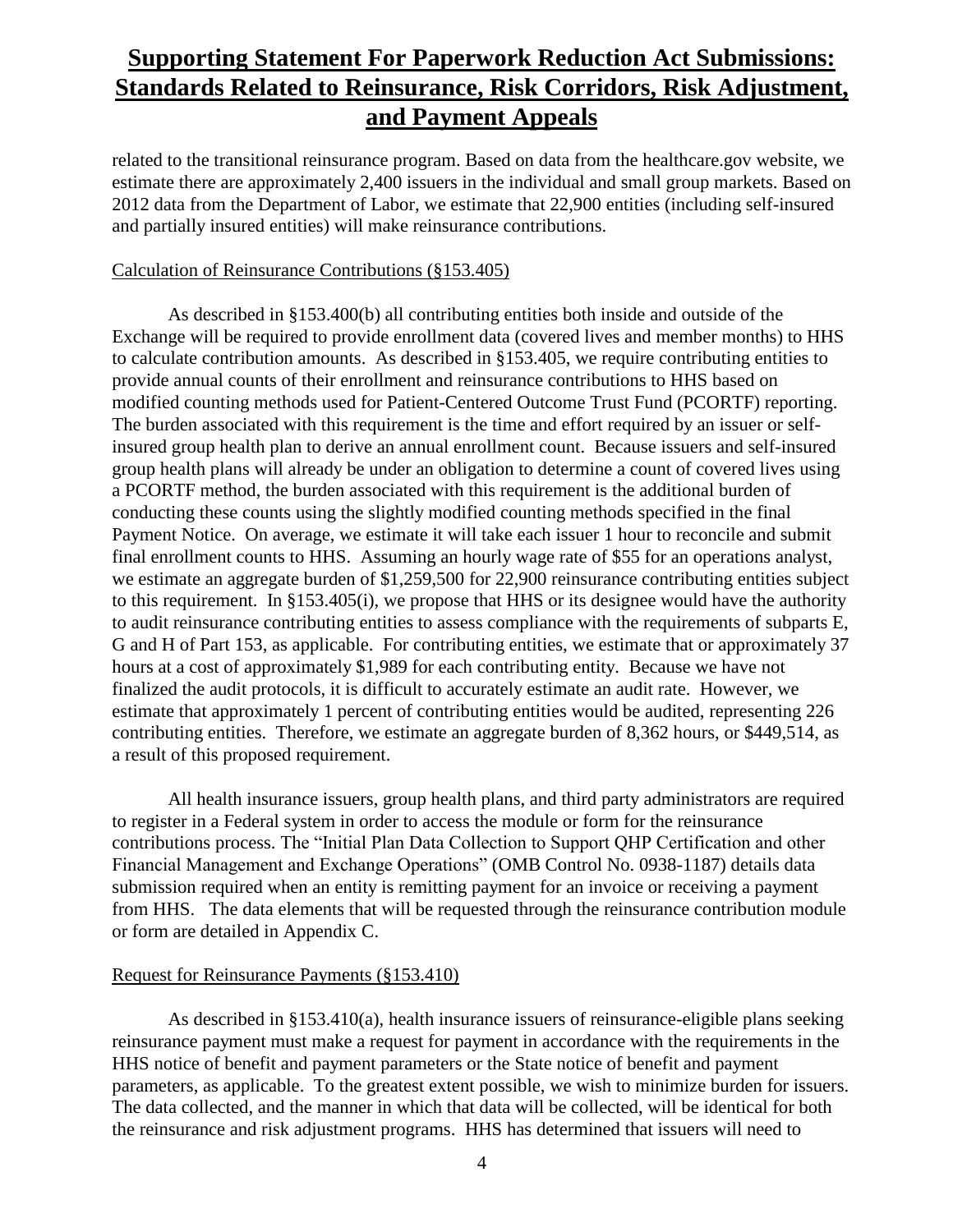maintain data elements identified in Appendix A in order to make reinsurance payment requests. A subset of issuers (specifically, issuers operating reinsurance-eligible plans in the individual market) subject to the risk adjustment data collection requirements are eligible to make reinsurance payment requests. As such, we anticipate minimal burden associated with this provision; the burden associated with this provision is described in Part III of this section.

As described in §153.420(a), to be eligible for reinsurance payments, an issuer must submit or make accessible all required reinsurance data in accordance with the reinsurance data collection approach established by the State or HHS on behalf of the State. As described in 153.420(b) the submission deadline is April 30 of the year following the applicable benefit year.

In §153.410(d), we propose that HHS or its designee would have the authority to audit issuers of risk adjustment covered plans or reinsurance-eligible plans to assess compliance with the requirements of subparts E, G and H of Part 153, as applicable. For issuers of reinsuranceeligible plans, these provisions would result in a third party disclosure requirement for issuers to prepare and compile the financial and programmatic information necessary to comply with the audit. Because we are conducting an audit of risk adjustment covered issuers that would include issuers of reinsurance-eligible plans, we discuss the audit burden for reinsurance-eligible plans along with the audit burden for risk adjustment covered plans in section III of this supporting statement. As discussed in section III of this supporting statement, we estimate it will take 145 hours at a cost of approximately \$7,794 for each issuer to make information available to HHS for an onsite review.

#### **II. Health Insurance Issuer Standards Related to the Temporary Risk Corridors Program (§153.520-§153.530)**

Within Part 153, subpart F we discussed reporting and recordkeeping requirements for QHP issuers related to the risk corridors program. As described in §153.520(e), QHP issuers will be required to maintain data and supporting information used to make the required allocations and attributions of revenues and expenses, and to determine that the methods and bases detailed in the report described below were accurately implemented. As described in §153.520(c), we will require all QHP issuers to submit to HHS a detailed description of the methods and specific bases used to attribute revenues and expenses in allowable costs and target amount to each QHP and across plans. Under §153.530, we will also require all QHP issuers to submit data on premiums earned, allowable costs, and allowable administrative costs. For the 2014 benefit year, we propose to collect risk corridors data by using the same form as is used for MLR data collection, at the same time (July  $31<sup>st</sup>$  of the year following the applicable benefit year). We intend to modify the MLR collection form for benefit year 2015, approved under OMB control number 0938-1164, to add reporting elements (for example, QHP-specific premium amounts) that are required under the risk corridors data submission requirements under §153.530. We intend to include these data elements in an amendment to the information collection approved under OMB control number 0938-1164 for MLR data submission that we will publish for public comment and advance for OMB approval in the future.

In §§153.530 and 153.540 we propose a data validation process for risk corridors data submissions. Because the MLR program and the risk corridors program will require similar data,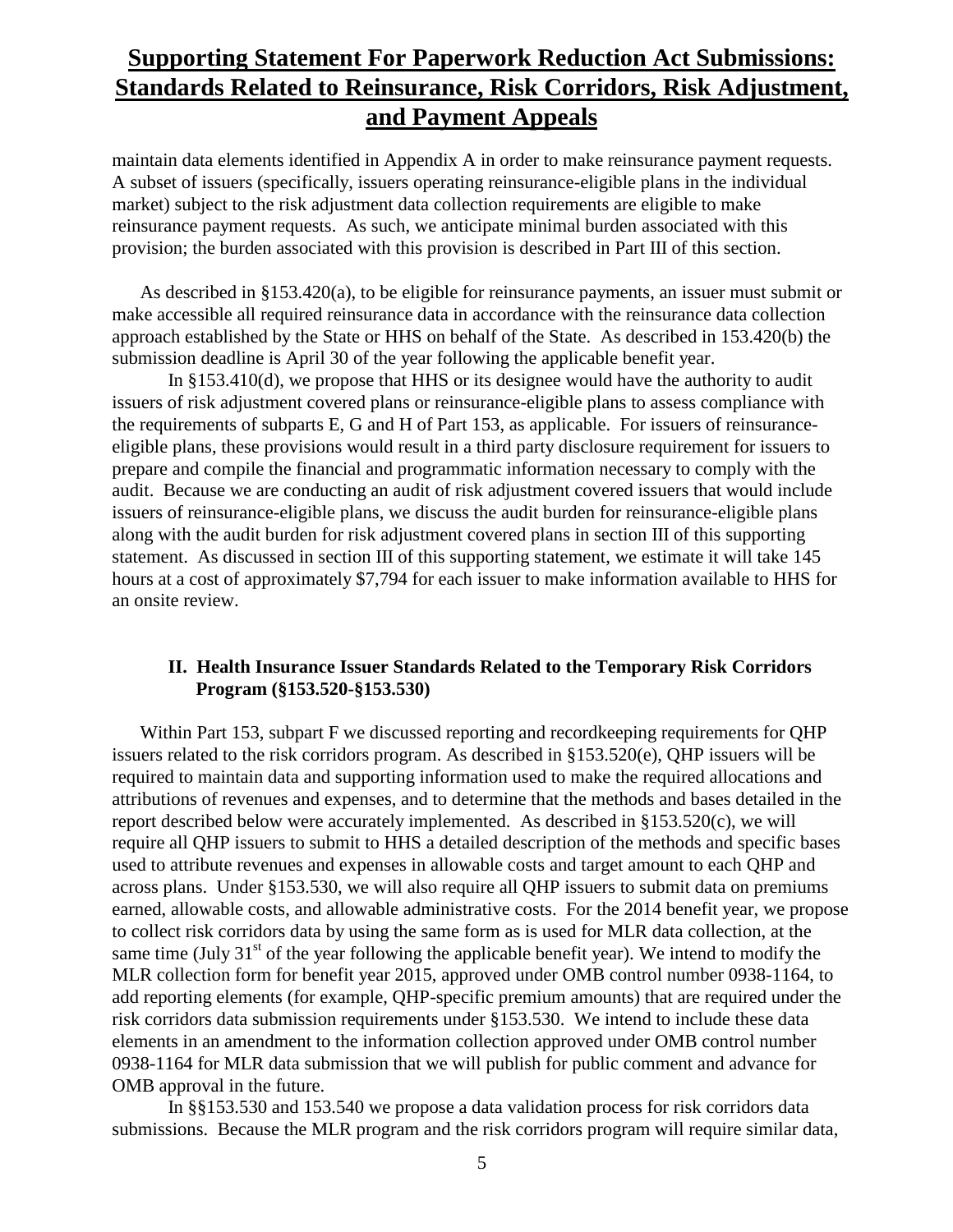we estimate that submitting the data elements required for the risk corridors program will impose limited additional burden on issuers. We estimate that it will take each QHP issuer approximately 1.5 hours, representing 1 hour for an insurance analyst (at an hourly wage rate of \$38.49) and 30 minutes for a senior manager (at an hourly wage rate of \$77), to input and review data that is specific to the risk corridors program in the MLR and risk corridors reporting form for benefit year 2015. We estimate that 1,200 QHP issuers will submit risk corridors data for the 2014 benefit year in the 2015 risk corridors and MLR reporting cycle. Therefore, we estimate an aggregate burden of 1,800 hours (at a total cost of approximately \$92,388) for QHP issuers as a result of this requirement.

In §153.540(a), we propose that HHS or its designee would have the authority to audit QHP issuers to assess compliance with the requirements of subpart F of Part 153. We intend to align the risk corridors audit process with the audits conducted for the MLR program. Therefore, we believe that the burden on QHP issuers associated with the risk corridors audit proposed in §153.540(a) is already accounted for as part of the Supporting Statement for the MLR program approved under OMB control number 0938-1164.

For the 2014 benefit year, we are considering adjustments to the premium stabilization programs that would help to further mitigate unexpected losses for QHP issuers with plans that are affected by the transitional policy. To effectuate potential adjustments, we must estimate the State-specific effect on average claims costs. This submission would occur in 2015 prior to the risk corridors July 31, 2015 data submission deadline. HHS would analyze that enrollment data, and publish the State-specific adjustments that issuers would use in the risk corridors calculations for the 2014 benefit year. We estimate that there will be approximately 2,400 issuers in the individual and small group market in the 2014 benefit year, and that it would take an insurance analyst approximately 30 minutes (at an hourly wage rate of \$38.49) to estimate enrollment in transitional plans and non-transitional plans and submit this information to HHS. Therefore, we estimate a cost of approximately \$19.25 for each issuer, and an aggregate cost of \$46,200 for all individual and small group market issuers (though this cost may be lower depending upon the data collection method we adopt). To reduce the burden on issuers, we are considering coordinating this data collection with other data collections for the premium stabilization programs. Because we anticipate collecting this information in 2015, and because we expect to issue additional clarifying guidance on this proposed policy, will seek OMB approval and solicit public comment on this information collection requirement at a future date.

#### **III. Health Insurance Issuer Standards for the Risk Adjustment Program (§153.610- §153.630; and §153.700-730)**

Within Part 153, subpart G, we described reporting requirements for health insurance issuers related to the risk adjustment program.

#### Distributed Data and Risk Adjustment Data Submission Requirements (§153.610, §153.700(a), and §153.720)

As described in §153.610, health insurance issuers will be required to maintain risk adjustment data in order for HHS to operate risk adjustment on behalf of the State. HHS has determined that issuers will need to maintain data elements identified in Appendix A. HHS intends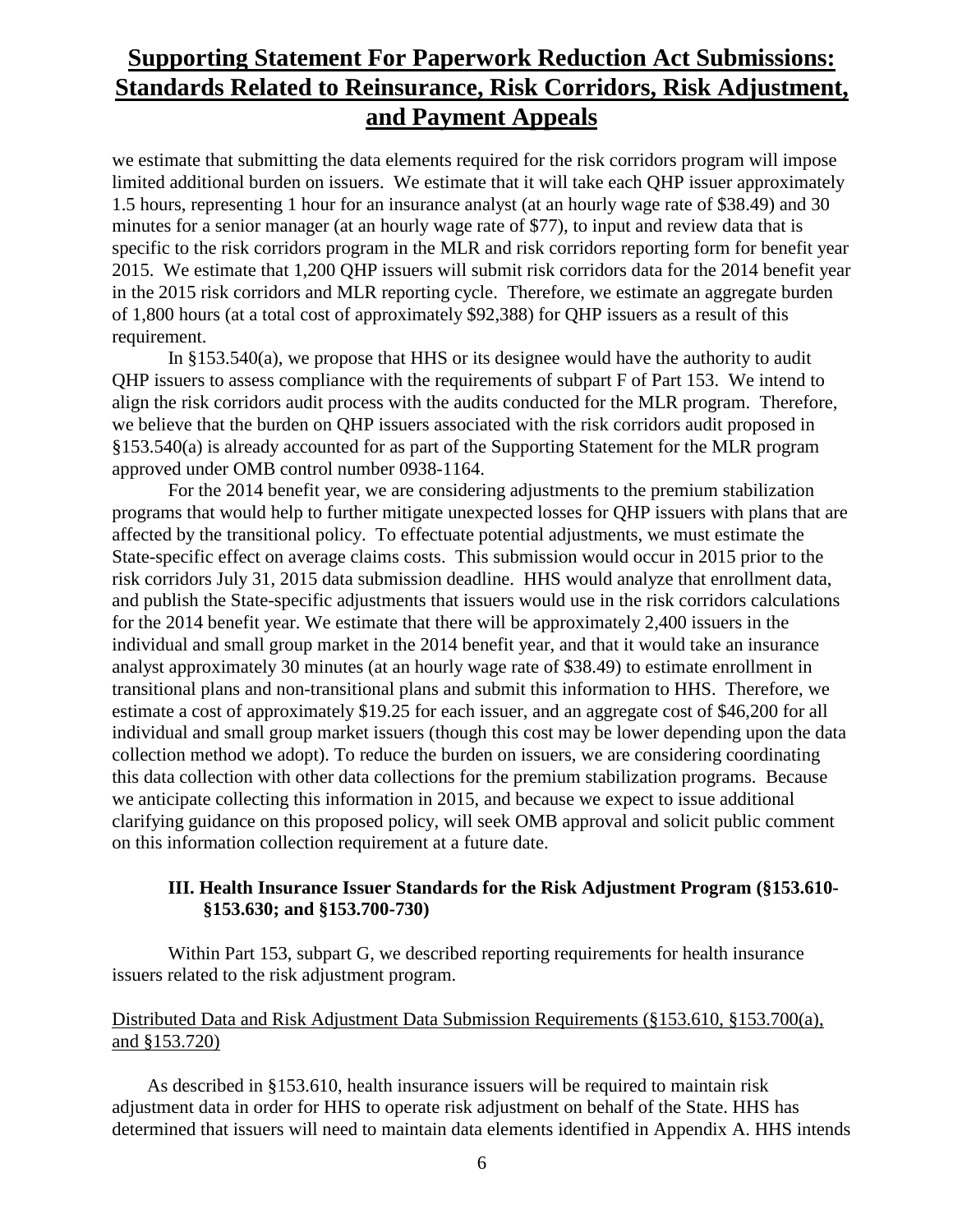to employ a distributed data approach when running risk adjustment on behalf of a State and will also use this data for the purpose of determining the risk adjustment user fee for each issuer.

Under §153.610(f), we establish a user fee to support Federal operation of risk adjustment. This per capita monthly fee will be charged to issuers of risk adjustment covered plans based on enrollment estimates provided to HHS in the distributed data environment. HHS will calculate user fees owed, and issuers will remit the fee owed only once, in June of the year following the benefit year, in connection with processing of payments and charges for risk adjustment.

We estimate that 2,400 issuers will be required to pay risk adjustment user fees, and the additional cost associated with this requirement is the time and effort for an issuer to provide monthly enrollment data and remit fees. Because HHS will utilize existing data collection and payments and charges processing, we do not anticipate that this provision will alter the collection cost.

Under a distributed data approach, the required data is accessed and stored separately from other issuer data pursuant to formats specified by HHS. In §153.700(a), we require that an issuer of a risk adjustment covered plan or a reinsurance-eligible plan in a State where HHS is operating the risk adjustment or reinsurance program on behalf of the State, as applicable, must provide HHS, through the dedicated data environment, access to enrollee-level plan enrollment data, enrollee claims data, and enrollee encounter data as specified by HHS. We estimate that this data submission requirement will affect 2,400 issuers, and will cost each issuer approximately \$342,086 in total labor costs. This cost estimate reflects the wages of 3 full-time equivalent employees (5,760 hours per year) at an average hourly rate of \$59.39 per hour for a technical employee. We anticipate that 400 data processing servers will be established across the market in 2014 (at an average cost of \$15,000) and issuers will process approximately 9 billion claims and enrollment files in 2014. Therefore, we estimate an aggregate burden, including labor and capital costs (as described in section 13 below), of \$821,006,400 for all issuers as a result of these requirements. We are proposing to clarify the timeframe for this data submission by proposing that an issuer must make good faith efforts to make complete, current enrollment and claims files accessible through its dedicated distributed data environments no less frequently than quarterly, once the issuer's dedicated distributed data environment is established. This proposed clarification will not affect the burden associated with this information collection requirement.

HHS has issued guidance indicating that we will provide issuers with the option of uploading supplemental diagnoses to the dedicated distributed data environment in addition to the other enrollee, claims, and medical data elements (see Appendix A) that are required for the risk adjustment program. If an issuer chooses to submit supplemental diagnosis information, HHS has determined that issuers will need to maintain data elements identified in Appendix B. The burden associated with this requirement will be the additional effort for an issuer to gather and submit supplemental diagnoses to HHS. We estimate that all 2,400 issuers of risk adjustment covered plans will submit this information for 30% of their enrollees. In the 2014 Payment Notice, we estimated the time and effort associated with submitting risk adjustment and reinsurance data through the distributed data environment. Because issuers will only submit supplemental diagnoses for 30% of their enrollees, we believe that the time and effort associated with this process will be approximately 30% of the time and effort associated with uploading information to the distributed data environment. We estimate that it will take 3 full-time equivalent employees (at an average hourly wage rate of \$59.39 for a technical employee) approximately 1,728 hours per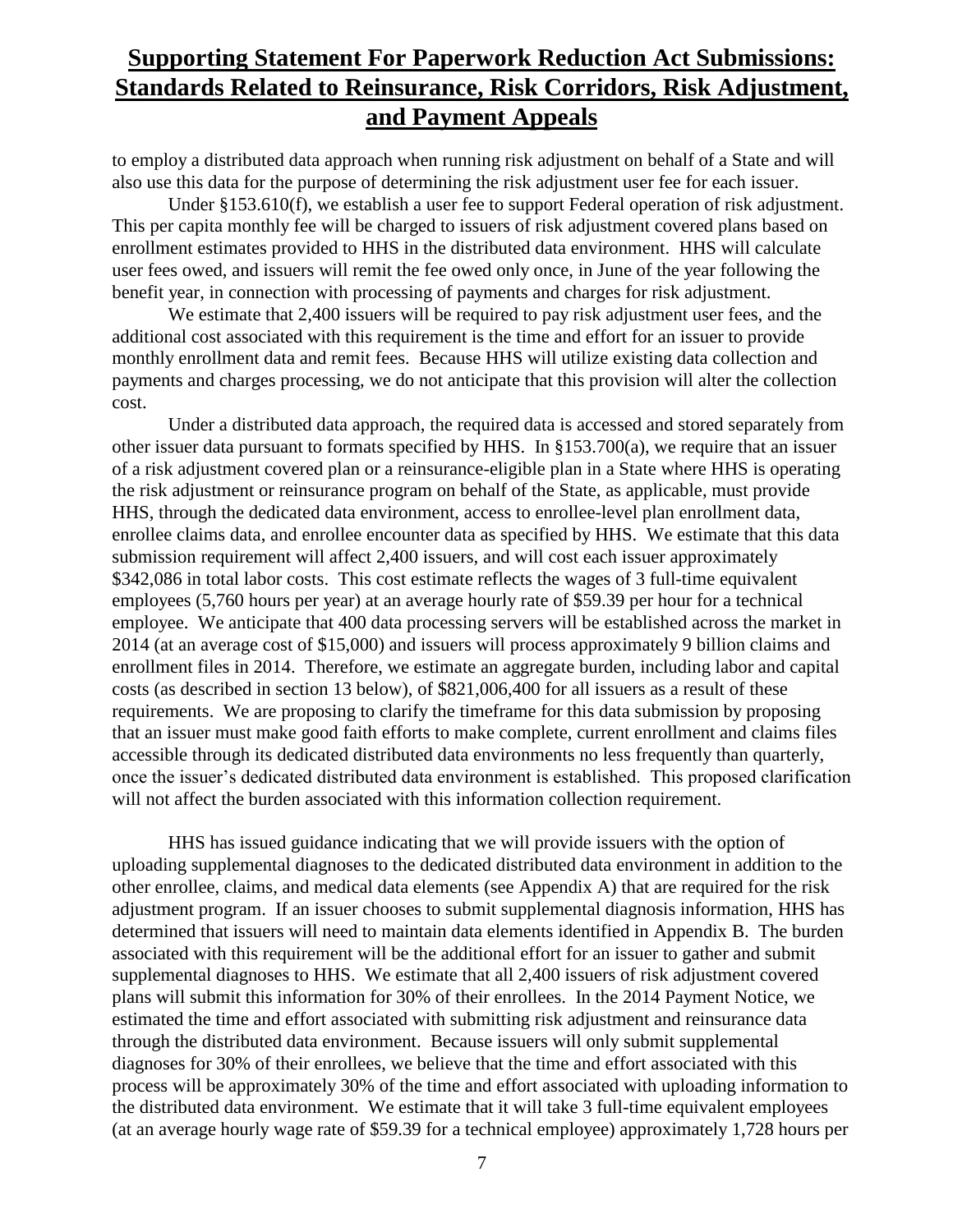year to submit supplemental diagnoses to HHS. For 2,400 issuers, we estimate an aggregate burden of 4,147,200 hours and \$246,302,208 associated with this option.

As described in §153.720(a), an issuer of a risk adjustment covered plan or reinsuranceeligible plan in a State in which HHS operates risk adjustment or reinsurance, as applicable, must establish a unique masked enrollee identification number for each enrollee, in accordance with HHS-defined requirements, and maintain the same masked enrollee identification number for an enrollee across enrollments or plans within the issuer, within the State, during a benefit year. Under §153.720(b), an issuer of a risk adjustment covered plan or reinsurance-eligible plan in a State in which HHS is operating the risk adjustment or reinsurance program, as applicable, may not include an enrollee's personally identifiable information in the masked enrollee identification number or use the same masked enrollee identification number for different enrollees enrolled with the issuer. As discussed in OMB Memorandum M-07-16, the term "personally identifiable information" is a broadly used term across Federal agencies, and has been defined in the Office of Management and Budget Memorandum M-07-16 (May 22, 2007). $^1$ 

We estimate that 2,400 issuers will be affected by the requirement to maintain a masked enrollee identification number for each enrollee. The cost of setting up a masked identity for each enrollee would be the time and effort required to assign an identification number to each enrollee and remove other identifying factors from the enrollee's profile or claims information as submitted to HHS. We estimate it would cost each issuer approximately \$178 per year, based on three hours of work by a technical analyst at \$59.39 per hour. Therefore, we estimate an aggregate cost of \$427,200 for all issuers to maintain a masked enrollee identification number.

We propose in §153.710(d) that within 30 calendar days of the date of an interim dedicated distributed data environment report from HHS, an issuer of a reinsurance-eligible or risk adjustment covered plan must either confirm to HHS that the information in the interim reports for the risk adjustment and reinsurance programs accurately reflect the data to which the issuer has provided access to HHS through its dedicated distributed data environment in accordance with §153.700(a) for the timeframe specified in the report, or describe to HHS any inaccuracy it identifies in the interim report. Similar to the interim report process, we propose in §153.710(e) that the issuer either confirm to HHS that the information in the final dedicated distributed data environment report accurately reflects the data to which the issuer has provided access to HHS through its dedicated distributed data environment in accordance with §153.700(a) for the benefit year specified in the report, or describe to HHS any inaccuracy it identifies in the final dedicated distributed data environment report within 15 calendar days of the date of the report.

We estimate that 2,400 issuers of risk adjustment covered plans and reinsurance-eligible plans will be subject to this requirement, and that issuers will compare enrollee condition codes with risk scores and analyze claims costs to confirm information in the interim and final dedicated distributed data environment reports. On average, we estimate that it will take an insurance operations analyst (at an hourly wage rate of \$38.49) approximately 2 hours to respond to an interim report and 6 hours to respond to the final dedicated distributed data environment report. Therefore, we estimate an aggregate burden of 19,200 hours and \$739,008 for 2,400 issuers as a result of this requirement.

l

<sup>&</sup>lt;sup>1</sup> Available at: http://www.whitehouse.gov/sites/default/files/omb/memoranda/fy2007/m07-16.pdf.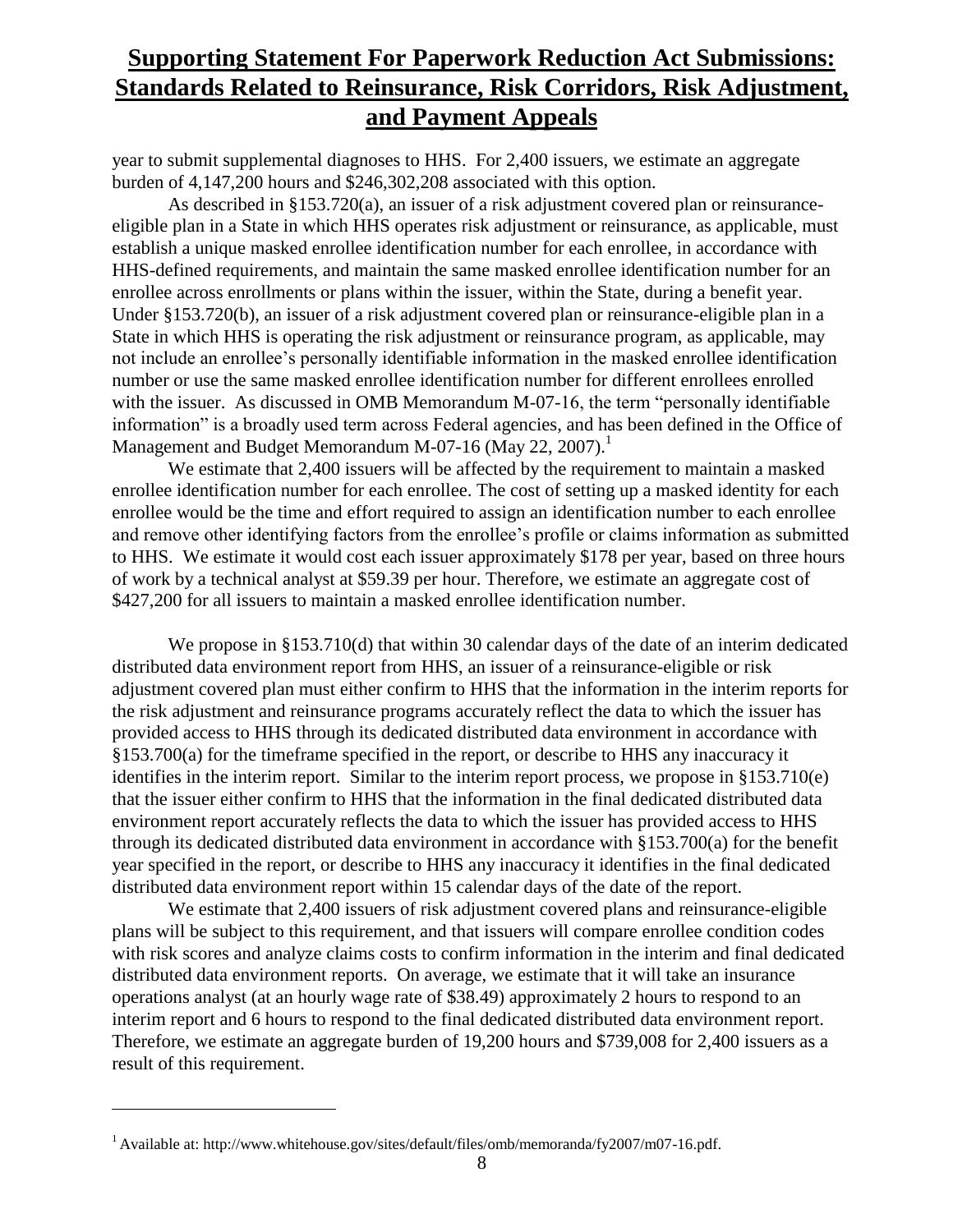#### Data Validation Requirements when HHS Operates Risk Adjustment (§153.630)

As described in §153.630, we will require health insurance issuers to comply with data validation activities as specified by HHS or States. The burden associated with this requirement is the issuer's time and effort to provide HHS with source claims, records, and enrollment information to validate enrollee demographic information for initial and second validation audits, and the issuer's cost to employ an independent auditor to perform the initial validation audit on a statistically valid sample of enrollees. We estimate that each issuer sample will consist of approximately 300 enrollees, with approximately two-thirds of the sample consisting of enrollees with HCCs. We also anticipate that this audit burden will affect about 2,400 issuers. Based on Truven Health Analytics 2010 MarketScan® data, we have determined that for enrollees with HCCs, the average number of HCCs to be reviewed by an auditor per enrollee is approximately two. Additionally, based on HHS audit experience, we estimate that it may cost approximately \$180 (\$90 per hour for 2 hours) for an auditor to review the medical record documentation for one enrollee with roughly two HCCs. We expect that it may cost approximately \$30 per enrollee (\$90 per hour for 20 minutes) to validate demographic information for all enrollees in the audit sample, totaling approximately \$210 per enrollee with HCCs and \$30 per enrollee with no HCCs. We assume that an initial validation audit will be performed on 180,000 enrollees without HCCs, and 360,000 enrollees with HCCs. For 2,400 issuers, we anticipate that the total burden of conducting initial validation audits will be approximately \$115.3 million.

In §153.630(b)(1), we propose that an issuer of a risk adjustment covered plan must engage one or more independent auditors to perform an initial validation audit of a sample of its risk adjustment data selected by HHS. This provision also proposes that the issuer provide HHS with the identity of the initial validation auditor, and attest to the absence of conflicts of interest between the initial validation auditor (or the members of its audit team, owners, directors, officers, or employees) and the issuer (or its owners, directors, officers, or employees), in a timeframe and manner to be specified by HHS. The additional burden associated with this proposed reporting requirement is the time and effort necessary to report the auditor's identity to HHS. We estimate it will take an insurance operations analyst (at an hourly wage rate of \$38.49) and a senior manager (at an hourly wage rate of \$77) each approximately 15 minutes to prepare and send an electronic report to HHS. Therefore, for 2,400 risk adjustment covered issuers, the aggregate burden associated with this requirement is 1,200 hours, at an approximate cost of \$69,300.

In §153.630(b)(8), we propose that the initial validation auditor measure and report to the issuer and HHS, in a manner and timeframe specified by HHS, its inter-rater reliability rates among its reviewers. Also in this provision, we propose that the initial validation auditor to achieve a minimum consistency measure of 95 percent for demographic, enrollment, and health status review outcomes. We believe establishing inter-rater reliability among reviewers is standard practice in the industry and will not result in extra cost for the initial validation auditor. Therefore, the burden associated with this reporting requirement is the time and effort for the initial validation auditor to report the inter-rater reliability rate to the issuer and to HHS. We estimate it will take an insurance operations analyst (at an hourly wage rate \$38.49) and a senior manager (at an hourly wage rate of \$77) each approximately 15 minutes to report the inter-rater reliability rate to the issuer and to HHS. Therefore, for 2,400 issuers risk adjustment covered issuers, the aggregate burden associated with this requirement is 1,200 hours, at an approximate cost of \$69,300.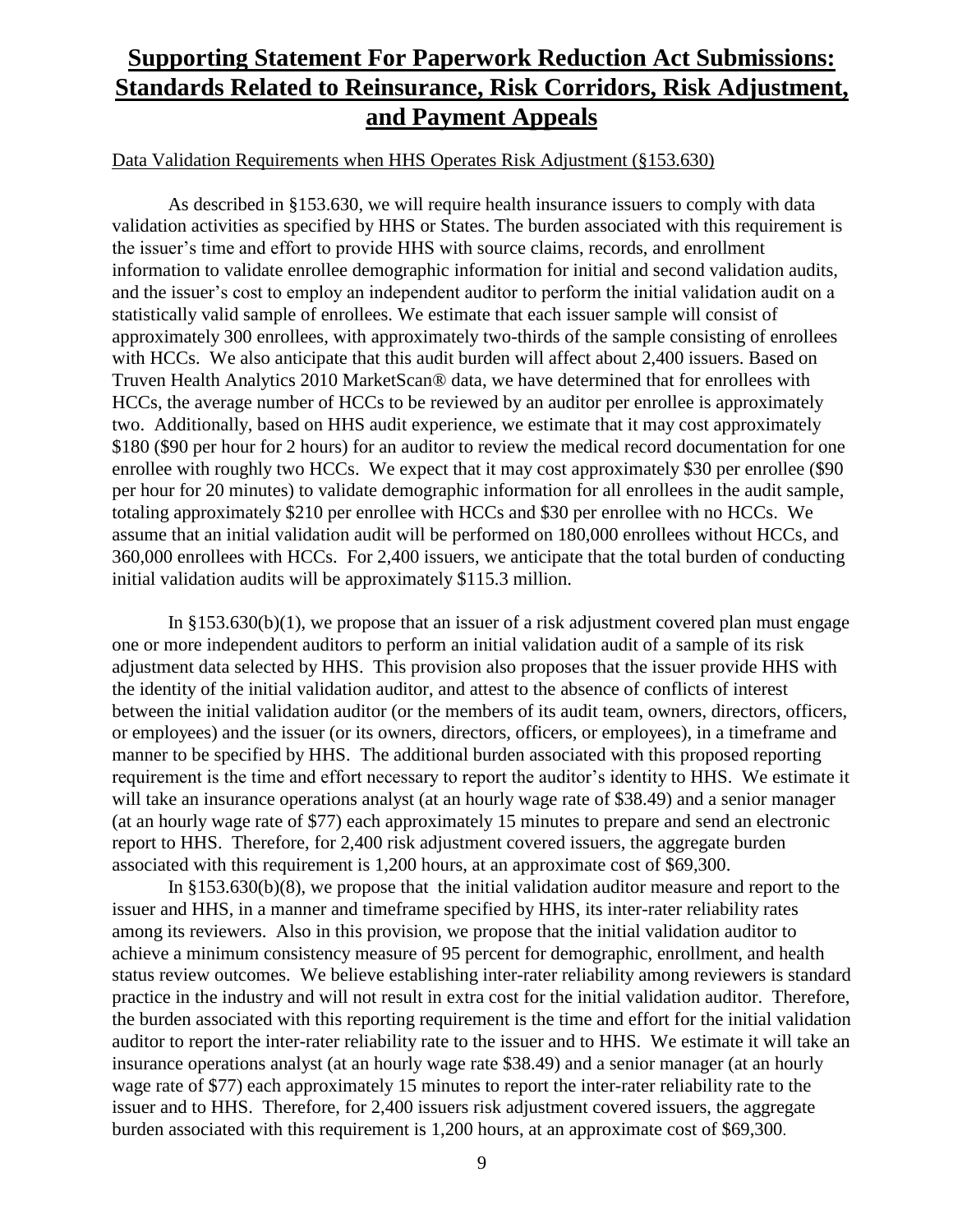| Forms<br>(if necessary)                                                                          | <b>Type of</b><br><b>Respondent</b> | <b>Frequency</b><br>and<br><b>Duration</b> | <b>Number of</b> | Number of<br><b>Respondents Responses per</b><br><b>Respondent</b> | Average<br><b>Burden</b><br><b>Hours</b> per<br><b>Response</b> | <b>Total</b><br><b>Burden</b><br><b>Hours</b> |
|--------------------------------------------------------------------------------------------------|-------------------------------------|--------------------------------------------|------------------|--------------------------------------------------------------------|-----------------------------------------------------------------|-----------------------------------------------|
| Risk adjustment<br>and reinsurance<br>distributed data<br>collection                             | <b>Issuer</b>                       | Annually,<br>Permanent                     | 2,400            | 1                                                                  | 5,760                                                           | 13,824,000                                    |
| Supplemental<br><b>Diagnoses</b>                                                                 | <b>Issuer</b>                       | Annually,<br>Permanent                     | 2,400            | 1,500,000                                                          | 0.001                                                           | 4,147,200                                     |
| Masked enrollee<br>information                                                                   | <b>Issuer</b>                       | Annually,<br>Permanent                     | 2,400            | 1                                                                  | 3                                                               | 7,200                                         |
| Risk adjustment<br>data validation                                                               | <b>Issuer</b>                       | Annually,<br>Permanent                     | 2,400            | 300                                                                | 1.78                                                            | 1,281,600                                     |
| <b>Initial Validation</b><br>Audit<br>Identification<br>and Inter-rater<br>Reliability<br>Report | <b>Issuer</b>                       | Annually,<br>Permanent                     | 2,400            | $\overline{2}$                                                     | 0.50                                                            | 2,400                                         |
| Confirmation of<br><b>Interim Reports</b>                                                        | <b>Issuer</b>                       | Annually,<br>Permanent                     | 2,400            | $\mathbf{1}$                                                       | 8                                                               | 19,200                                        |
| <b>Total</b>                                                                                     |                                     |                                            | 2,400            |                                                                    |                                                                 | 19,281,600                                    |

**Table 1 - Burden Estimates for Risk Adjustment Data Collection and Data Validation**

### **Table 2 - Burden Estimates for Risk Adjustment Data Collection and Data Validation by Labor Category**

| <b>Type of</b>           | <b>Hourly Labor</b> | <b>Total</b>  | Average           | Number of          | <b>Total Labor Costs</b> |
|--------------------------|---------------------|---------------|-------------------|--------------------|--------------------------|
| <b>Respondent</b>        | Cost of             | <b>Burden</b> | <b>Labor Cost</b> | <b>Respondents</b> | (All Respondents)        |
|                          | Reporting $(\$)$    | <b>Hours</b>  | per               |                    |                          |
|                          |                     |               | <b>Response</b>   |                    |                          |
| Insurance                |                     |               |                   |                    |                          |
| <b>Operations</b>        |                     |               |                   | 2,400              | \$46,188                 |
| Analyst                  | \$38.49             | 1,200         | \$19.25           |                    |                          |
| <b>Technical Analyst</b> | \$59.39             | 16,154,400    | \$178             | 7,200              | \$1,067,735,808          |
| Senior Manager           | \$77.00             | 1,200         | \$38.50           | 2,400              | \$92,400                 |
| Auditor                  | \$90.00             | 1,281,600     | \$160             | 2,400              | \$115,344,000            |
| <b>Total</b>             |                     | 13,291,200    |                   | 2,400              | \$1,183,218,396          |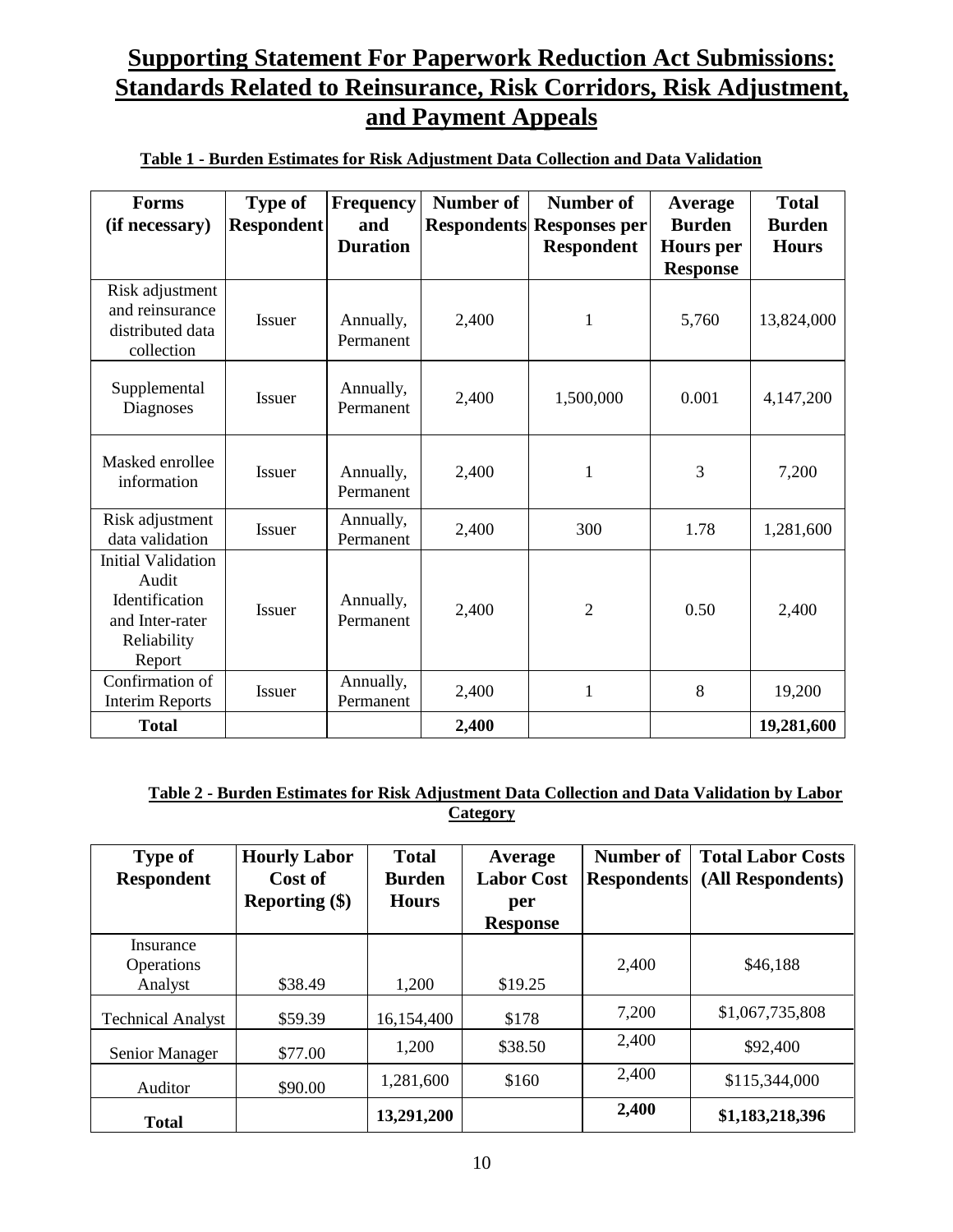#### Administrative Burden Related to Audits of the Risk Adjustment Covered Issuers (§153.410(d);  $$153.620(c)$

We propose that HHS or its designee would have the authority to audit issuers of risk adjustment covered plans or reinsurance-eligible plans to assess compliance with the requirements of subparts G and H of Part 153, as applicable. For issuers of risk adjustment covered plans and issuers of reinsurance-eligible plans, these provisions would result in a third party disclosure requirement for issuers to prepare and compile the financial and programmatic information necessary to comply with the audit. For each onsite review we estimate that it will take an average of 40 hours for administrative work to assemble the requested information, 19.5 hours to review the information for completeness, and 30 minutes to submit the information to HHS in preparation for an onsite review. We estimate that an onsite review would require an additional 2 hours to schedule the onsite activities with the compliance reviewer (at an hourly wage rate of \$53.75), 4 hours for introductory meeting, 8 hours to tour reviewers onsite, 10 hours of interview time, 2 hours to walk through processes with the reviewer, and 4 hours for concluding meetings, resulting in a total of approximately 60 hours of preparation time and an additional 30 hours for onsite time for each issuer. We estimate it will take 90 hours at a cost of approximately \$4,838 for each issuer to make information available to HHS for an onsite review. Although it is difficult to accurately estimate an audit rate because we have not finalized out audit protocols, we believe that it would be reasonable to assume that approximately 120 issuers, representing roughly 5 percent of issuers of risk adjustment covered plans or reinsurance-eligible plans would be audited. Therefore, we estimate an aggregate burden of 10,800 hours and \$580,500 for issuers as a result of this requirement.

#### **IV. Administrative Appeals for Premium Stabilization Programs, Federal Exchange User Fees, Premium Tax Credits, and Cost-sharing Reductions (§156.1220)**

In §156.1220, we propose an administrative appeals process to address unresolved discrepancies for advance payment of the premium tax credit, advance payment and reconciliation of cost-sharing reductions, FFE user fees, and the premium stabilization programs, as well as any assessment under §153.740(b) of a default risk adjustment charge. In §156.1220(a), we propose that an issuer may file a request for reconsideration to contest an incorrect loading or use of data, an incorrect application of the relevant methodology, or a mathematical error for the amount of: (1) advance payment of the premium tax credit, advance payment of cost-sharing reductions or Federally-facilitated user fees charge for a particular month; (2) risk adjustment payments or charges for a benefit year, including an assessment of risk adjustment user fees; (3) reinsurance payments for a benefit year; (4) a risk adjustment default charge for a benefit year; (5) a reconciliation payment or charge for cost-sharing reductions for a benefit year; or (6) risk corridors payments or charges for a benefit year. While the hours involved in a request for reconsideration may vary, for the purpose of this burden estimate we estimate that it will take an insurance operations analyst 1 hour (at an hourly wage rate of \$38.49) to make the comparison and submit a request for reconsideration to HHS. We estimate that 24 issuers, representing approximately 1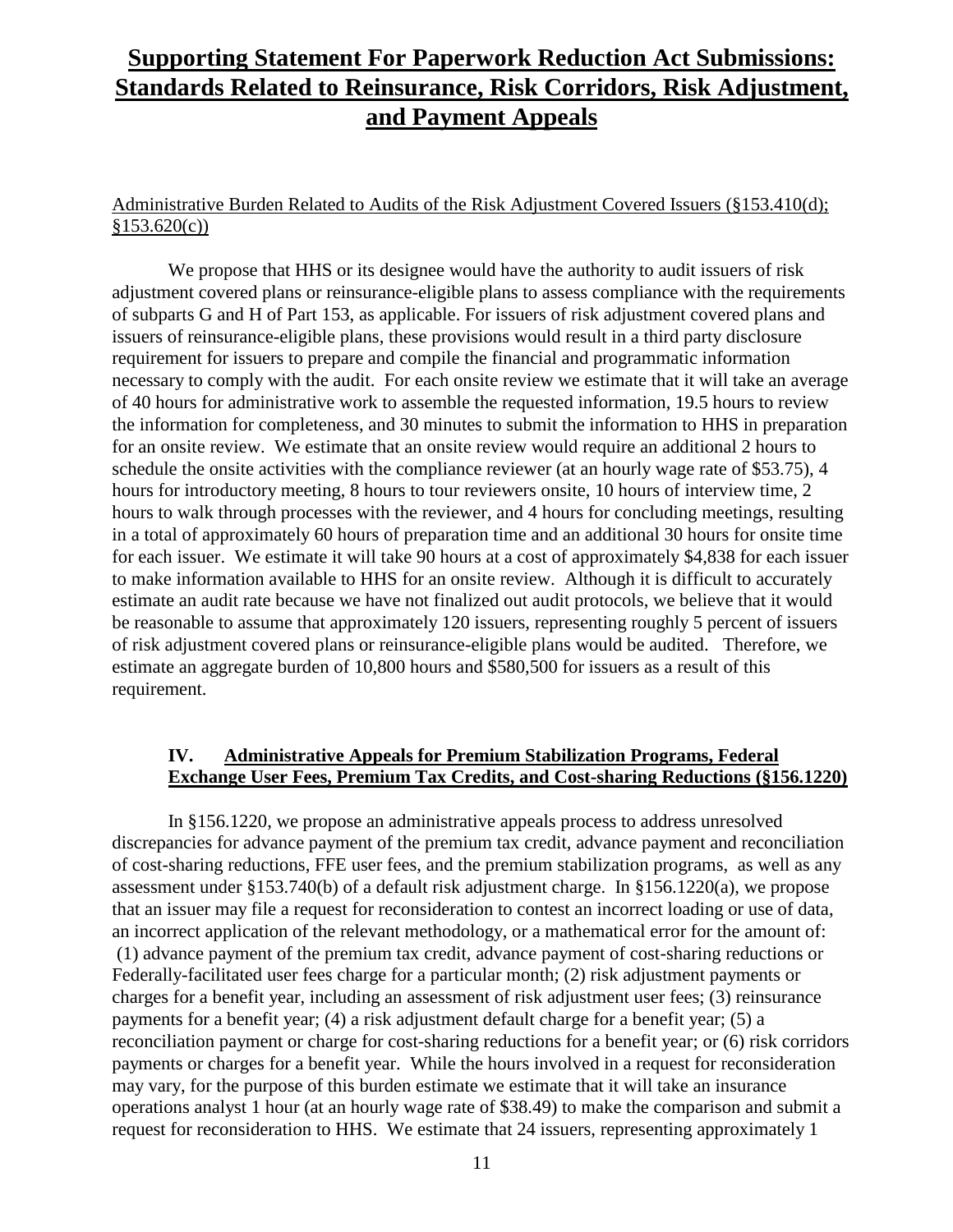percent of all issuers that may be eligible for reinsurance payments, risk adjustment payments or charges (including any assessment of risk adjustment user fees or a default risk adjustment charge), advance payment and reconciliation of cost-sharing reductions, advance payment of the premium tax credit, and FFE user fees, will submit a request for reconsideration for a total aggregate burden of approximately \$924.

We note that, in some circumstances, reinsurance contributing entities may receive two invoices, and would be required to remit payments associated with each invoice received. However, we do not believe that responding to these invoices will impose an additional burden on contributing entities, because this process is already accounted for as part of their standard business practices. Additionally, in §156.1220(b), we propose that an issuer dissatisfied with the reconsideration decision regarding: (1) risk adjustment payments and charges, including an assessment of risk adjustment user fees, (2) reinsurance payments, (3) default risk adjustment charge, (4) reconciled cost-sharing reduction amounts, (5) risk corridors payments or charges, provided under paragraph (a) of §156.1220, is entitled to an informal hearing before a CMS hearing officer, if a request is made in writing within 15 calendar days of the date the issuer receives the reconsideration decision. Further review is available from the CMS Administrator. However, because we believe these processes will occur extremely infrequently, we are not estimating the burden related to this requirement.

#### 13. Capital Costs

Regardless of the data format and specifications for the reinsurance and risk adjustment programs, issuers will need to extract and, for purposes of audit, store the necessary data elements separately from data used during the normal course of business. We anticipate that approximately 400 data processing servers will be established across the market in 2014 to process the required data elements at an average one-time cost of \$15,000 each. Therefore, we estimate a total capital burden of \$6,000,000 for all issuers subject to this requirement. This estimate does not include the labor costs associated with data and server maintenance, which are estimated separately.

#### 14. Cost to Federal Government

The initial burden to the Federal Government for the establishment of the risk-related programs is \$274,936. The calculations for CCIIO employees' hourly salary was obtained from the OPM website: http://www.opm.gov/oca/10tables/html/dcb\_h.asp.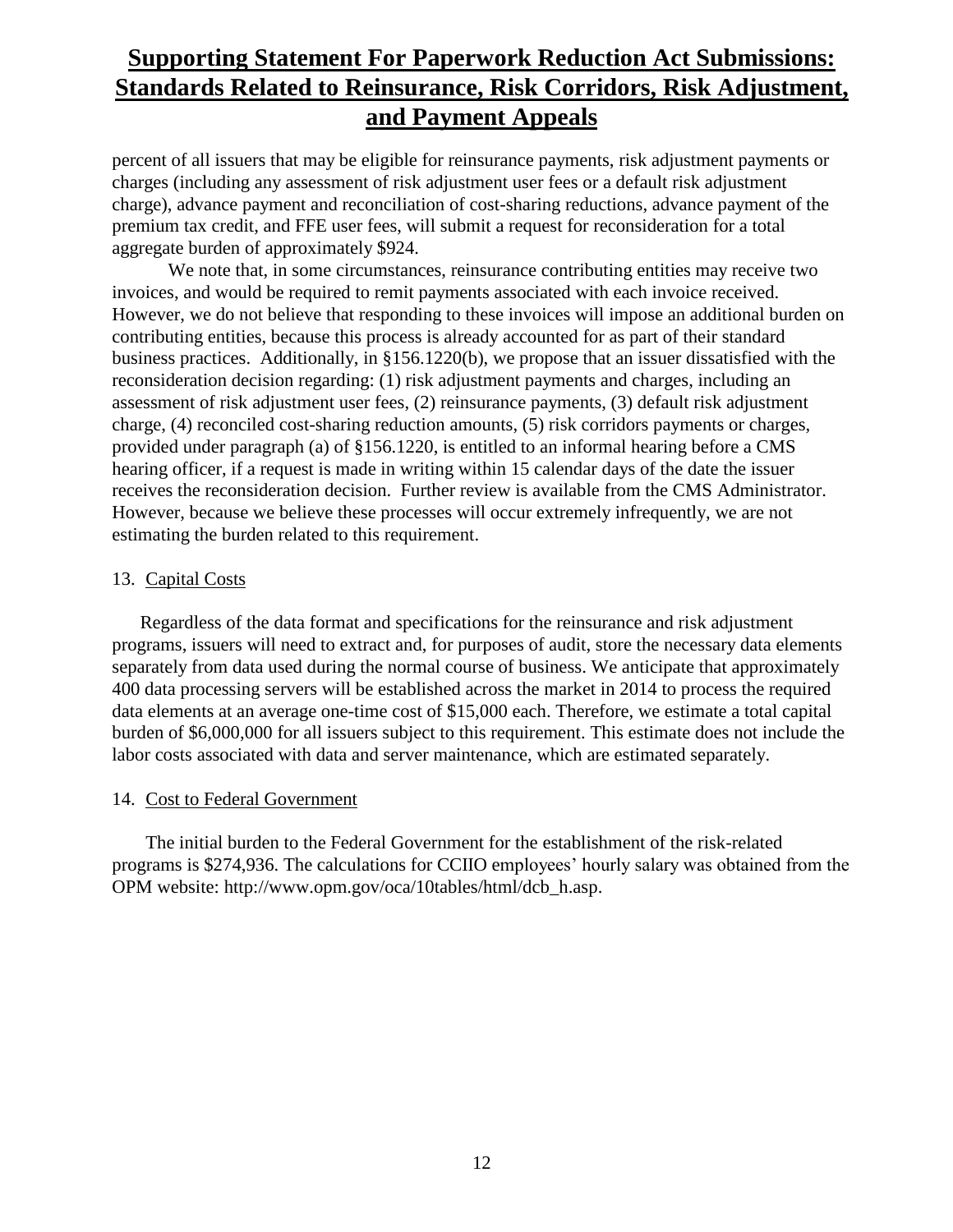#### **Table 3 – Administrative Burden Costs for the Federal Government Associated with the Reinsurance, Risk Adjustment, and Risk Corridors Programs**

| <b>Task</b>                                                 | <b>Estimated Cost</b> |
|-------------------------------------------------------------|-----------------------|
| Development of HHS notice of benefit and payment parameters |                       |
| 15 GS-13: 15 x \$42.66 x 160 hours                          | \$102,384             |
|                                                             |                       |
| <b>Technical Assistance to States</b>                       |                       |
| 15 GS-13: 15 x \$42.66 x 240 hours                          | \$153,576             |
|                                                             |                       |
| Managerial Review and Oversight                             |                       |
| 2 GS-15: 2 x \$59.30 x 160 hours                            | \$18,976              |
|                                                             |                       |
| Cost of Contracts for HHS-operated Reinsurance and Risk     | \$27,300,000          |
| Adjustment                                                  |                       |
| <b>Total Costs to Government</b>                            | \$27,574,936          |

#### 15. Explanation for Program Changes or Adjustments

As detailed above, certain burden estimates for information collection requirements associated with the reinsurance, risk adjustment, risk corridors, premium tax credit, cost-sharing reduction, and user fee programs would change from what was previously estimated in the Premium Stabilization Rule and 2014 Payment Notice due to the proposed policy changes in the proposed HHS notice of benefit and payment parameters for 2015. We have also updated burden to reflect our most current estimates of program operations, including increasing our estimate of the number of risk adjustment covered issuers in the individual and small group insurance market.

#### 16. Publication/Tabulation Dates

l

The following information described in part 12 of this document will be published annually in the HHS notice of benefit and payment parameters:

- Approved State alternate risk adjustment methodologies (as described in §153.330).
- States publishing a State notice of benefit and payment parameters described in §153.100- 110 will include the following annually in that notice, as applicable. The risk adjustment methodology that will be used if the State is operating the risk adjustment program.
- The data validation standards, as described in §153.350, that will be used when operating the risk adjustment program.

Finally, States will publish information about their risk adjustment program in an annual summary report to be submitted to HHS. HHS intends that these reports will be made public soon after they are submitted.<sup>2</sup>

<sup>2</sup> For 2014, two states have elected to operate reinsurance and only one state, Massachusetts, will operate risk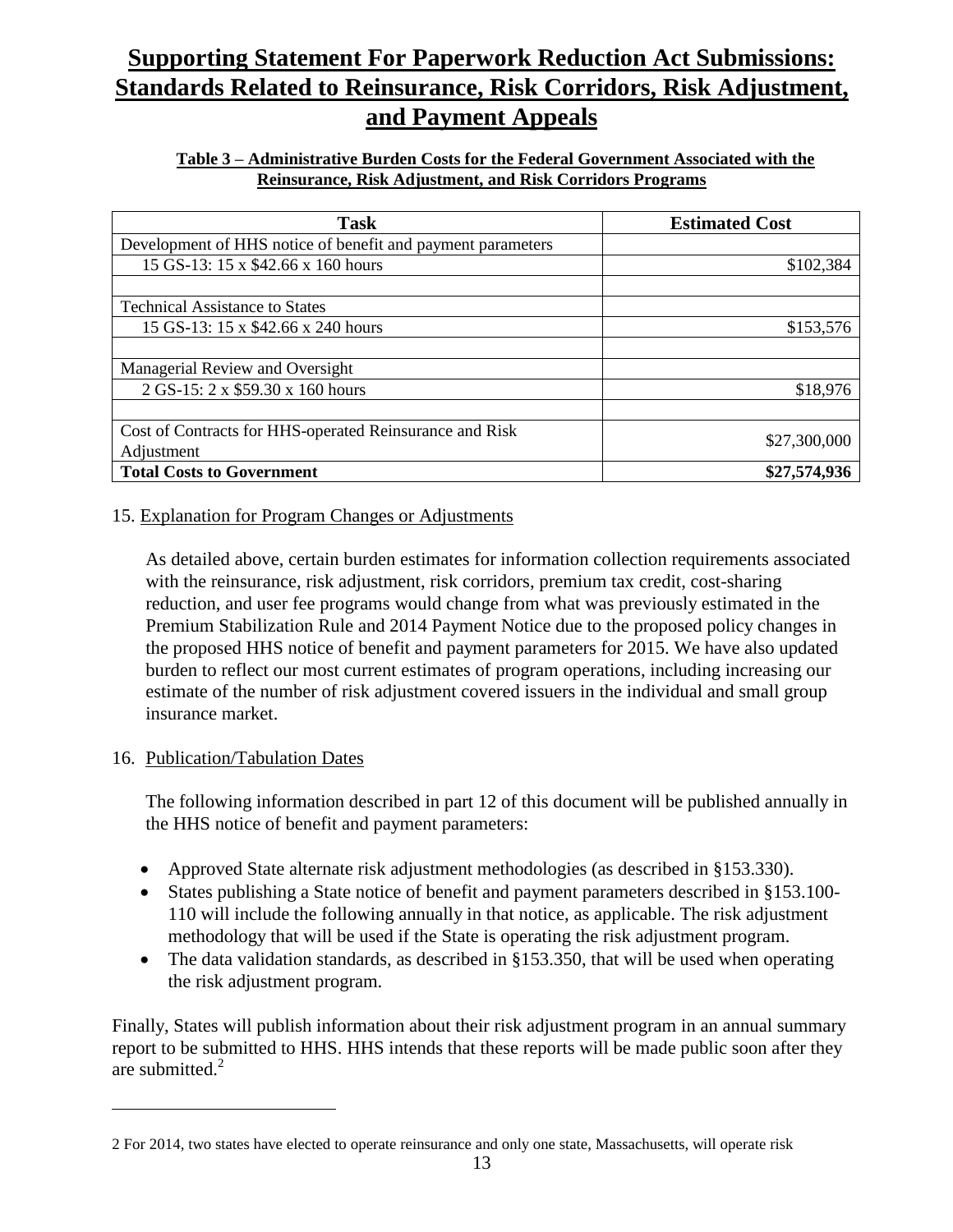### 17. Expiration Date

 $\overline{a}$ 

Not applicable.

#### 18. Certification Statement

There is no exception to the certification statement identified in Item 19, "Certification for Paperwork Reduction Act Submissions," of OMB Form 83-I.

adjustment. The number does not reach the required threshold of nine or more entities affected and, therefore, we are not submitting a PRA package. We will seek OMB approval in subsequent years if nine or more states decide to operate risk adjustment programs.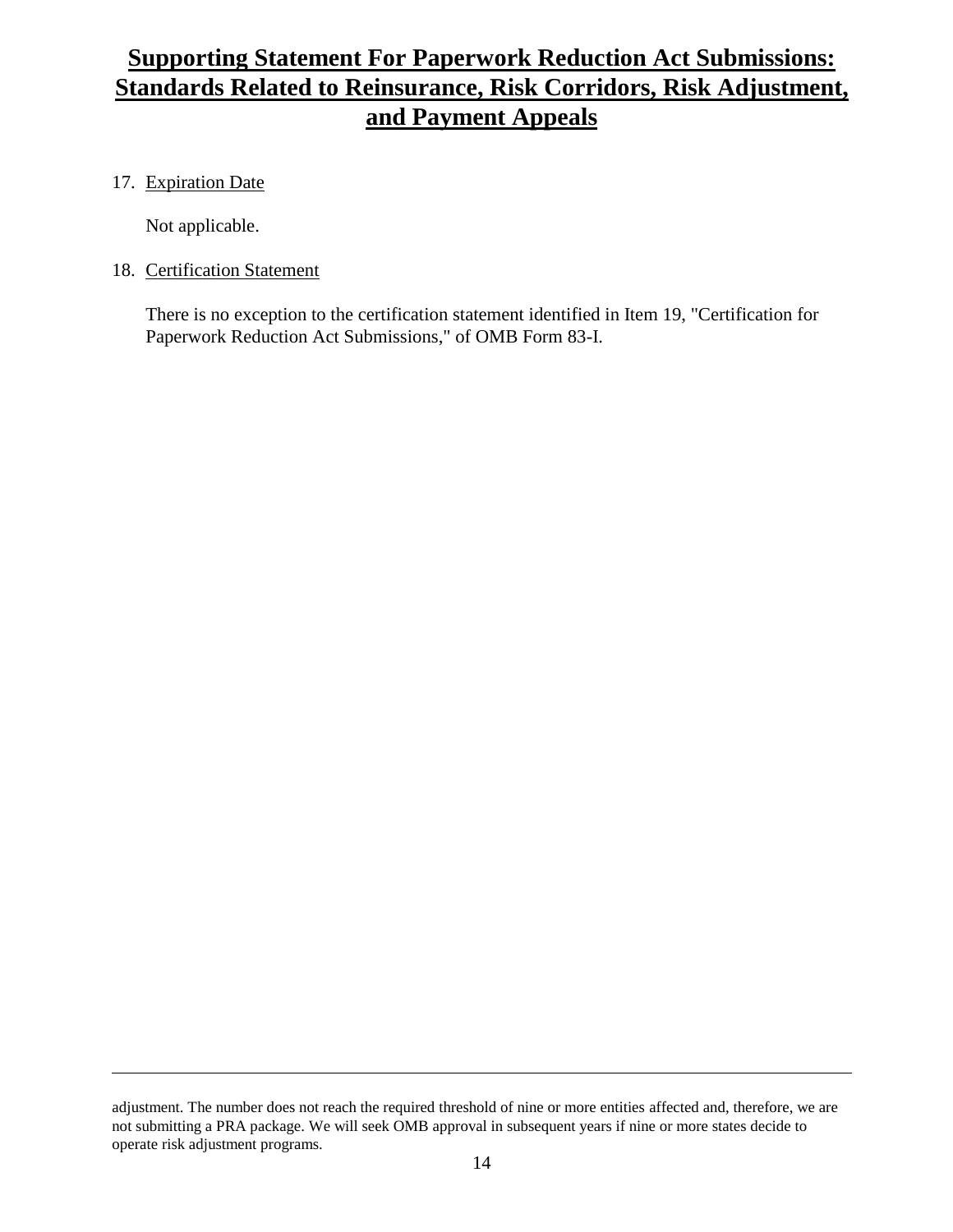# **Appendix A**

| Data Elements for Risk Adjustment and Reinsurance |                                                         |                |  |
|---------------------------------------------------|---------------------------------------------------------|----------------|--|
| Data Category                                     | Data Elements                                           | Submitting     |  |
|                                                   |                                                         | Entity         |  |
| Geographic Data                                   | Metal level<br>$\bullet$                                | <b>State</b>   |  |
|                                                   | Actuarial value                                         |                |  |
|                                                   | Benefit year                                            |                |  |
|                                                   | Individual versus small-group                           |                |  |
| Market Level Data                                 | State average actuarial risk (HHS-sourced)<br>$\bullet$ | <b>State</b>   |  |
|                                                   | <b>State Rating Curve</b><br>$\bullet$                  |                |  |
|                                                   | Includes header, issuer, and enrollee data elements:    |                |  |
|                                                   | File ID<br>$\bullet$                                    |                |  |
|                                                   | <b>Execution Zone</b>                                   |                |  |
|                                                   | <b>Run Date</b>                                         |                |  |
|                                                   | Report Type                                             |                |  |
|                                                   | <b>Total Number of Enrollee Records</b>                 |                |  |
|                                                   | <b>Total Number of Enrollment Periods</b>               | <b>Issuers</b> |  |
|                                                   | Record ID                                               |                |  |
|                                                   | <b>Issuer ID</b>                                        |                |  |
|                                                   | De-Identified (Masked) Enrollee ID                      |                |  |
| Enrollee level data                               | <b>Enrollee DOB</b>                                     |                |  |
|                                                   | <b>Enrollee Gender</b>                                  |                |  |
|                                                   | <b>Enrollment Period Activity</b>                       |                |  |
|                                                   | Subscriber Indicator                                    |                |  |
|                                                   | Subscriber ID                                           |                |  |
|                                                   | Plan ID                                                 |                |  |
|                                                   | Enrollment start date                                   |                |  |
|                                                   | Enrollment end date                                     |                |  |
|                                                   | Premium Amount                                          |                |  |
|                                                   | Geographic Rating area                                  |                |  |
|                                                   | <b>Interface Control Release Number</b>                 |                |  |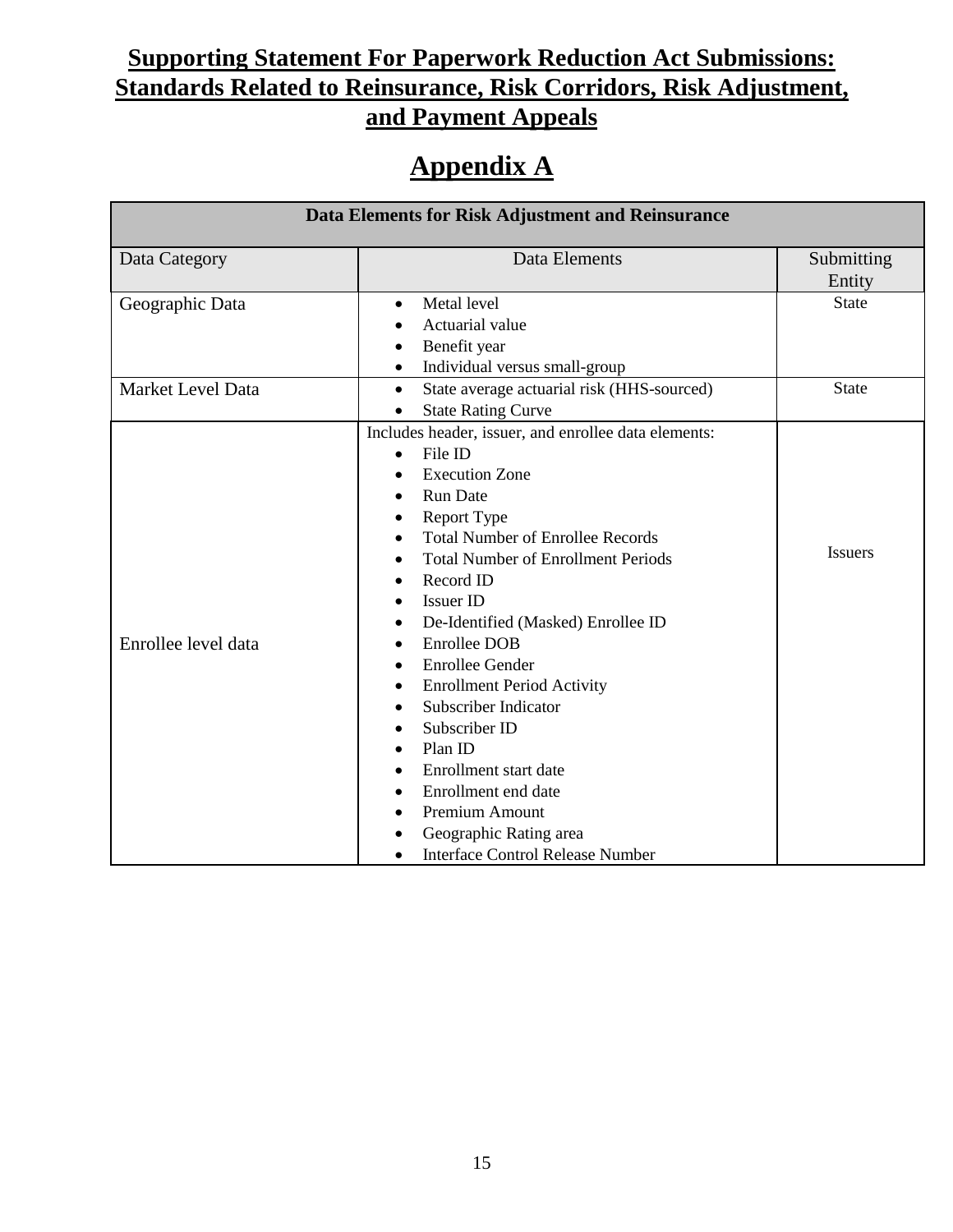| Data Category          | Data Elements                                                                                                                                                                                                                                                                                                                                                                                                                                                                                                                                                                                                                                                                                                                                                                  | Submitting |
|------------------------|--------------------------------------------------------------------------------------------------------------------------------------------------------------------------------------------------------------------------------------------------------------------------------------------------------------------------------------------------------------------------------------------------------------------------------------------------------------------------------------------------------------------------------------------------------------------------------------------------------------------------------------------------------------------------------------------------------------------------------------------------------------------------------|------------|
|                        |                                                                                                                                                                                                                                                                                                                                                                                                                                                                                                                                                                                                                                                                                                                                                                                | Entity     |
| <b>Pharmacy Claims</b> | Includes header, issuer, plan and claim data elements:<br>File ID<br>$\bullet$<br><b>Execution Zone</b><br><b>Run Date</b><br><b>Report Type</b><br><b>Total Claims</b><br><b>Total Plan Paid Amount</b><br>Issuer ID<br>Record ID<br>Plan ID<br>De-Identified (Masked) Enrollee ID<br>٠<br>Claim ID<br>Claim Processed Date/Time<br><b>Fill Date</b><br>٠<br>Paid Date<br>Prescription/Service Reference Number<br>Product/Service ID<br>Dispensing Provider Service ID Qualifier<br>٠<br>Dispensing Provider Service ID<br>$\bullet$<br><b>Fill Number</b><br>$\bullet$<br><b>Dispensing Status</b><br>٠<br>Void/Replace Indicator<br>$\bullet$<br><b>Total Allowed Cost</b><br>٠<br>Derived Amount Indicator<br><b>Interface Control Release Number</b><br>Plan Paid Amount |            |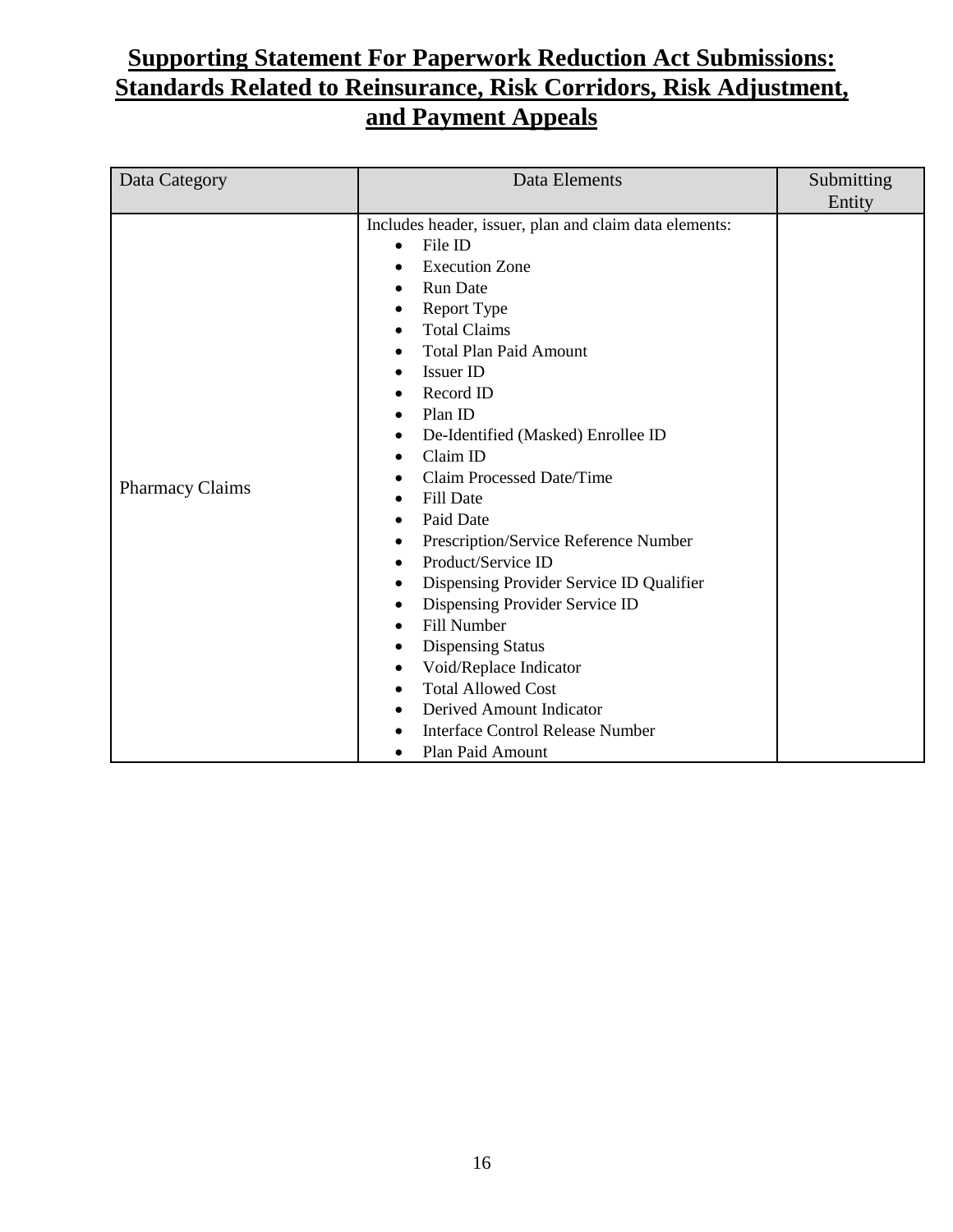| Data Category         | Data Elements                                                                                                                                                                                                                                                                                                                                                                                                                                                                                                                                                                                                                                                                                                                                                                                                                                                                                                                                                                                                                                                                                             | Submitting<br>Entity |
|-----------------------|-----------------------------------------------------------------------------------------------------------------------------------------------------------------------------------------------------------------------------------------------------------------------------------------------------------------------------------------------------------------------------------------------------------------------------------------------------------------------------------------------------------------------------------------------------------------------------------------------------------------------------------------------------------------------------------------------------------------------------------------------------------------------------------------------------------------------------------------------------------------------------------------------------------------------------------------------------------------------------------------------------------------------------------------------------------------------------------------------------------|----------------------|
| <b>Medical Claims</b> | Includes header, issuer, plan and claim header and claim<br>line data elements:<br>File ID<br>$\bullet$<br><b>Execution Zone</b><br><b>Run Date</b><br>$\bullet$<br>Report Type<br>$\bullet$<br><b>Total Claims</b><br><b>Total Claim Lines</b><br><b>Total Plan Paid Amount</b><br>Record ID<br>$\bullet$<br>Issuer ID<br>$\bullet$<br>Plan ID<br>$\bullet$<br>De-Identified (Masked) Enrollee ID<br>$\bullet$<br><b>Interface Control Release Number</b><br>$\bullet$<br><b>Claim Header Level Data Elements</b><br>Form Type<br>٠<br>Claim ID<br>$\bullet$<br>Original Claim ID<br>$\bullet$<br>Claim Processed Date/Time<br>$\bullet$<br><b>Bill</b> type<br>$\bullet$<br>Date Paid<br>$\bullet$<br>Void/Replace Indicator<br>$\bullet$<br>Discharge Status Code<br>$\bullet$<br><b>Statement Covers From</b><br>$\bullet$<br><b>Statement Covers Through</b><br>٠<br><b>Billing Provider ID Qualifier</b><br>٠<br>Billing Provider ID<br>$\bullet$<br><b>Total Amount Allowed</b><br>$\bullet$<br><b>Total Amount Paid</b><br>Derived Amount Indicator<br>Diagnosis Code Qualifier<br>Diagnosis Code |                      |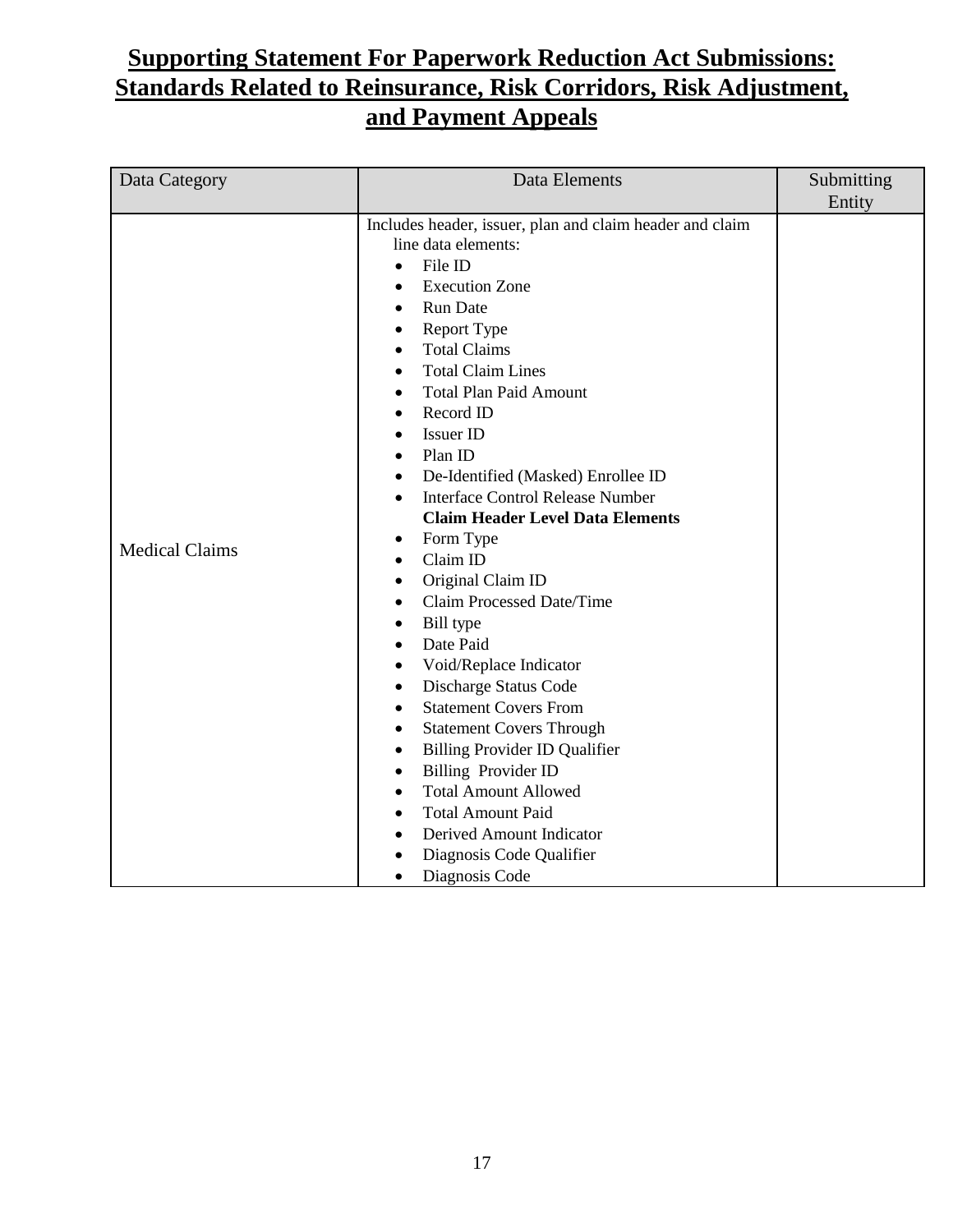| Data Category              | Data Elements                                                                                                                                                                                                                                                                                                                                                                    | Submitting |
|----------------------------|----------------------------------------------------------------------------------------------------------------------------------------------------------------------------------------------------------------------------------------------------------------------------------------------------------------------------------------------------------------------------------|------------|
| Medical Claims (continued) | <b>Claim Line Level Data Elements</b><br>Record ID<br>Claim Line Sequence Number<br>Date of Service - From<br>Date of Service - To<br>Revenue Code<br>Service Code Qualifier<br>Service Code<br>Service Code Modifier<br>Place of Service<br>Rendering Provider ID Qualifier<br>Rendering Provider ID<br><b>Amount Allowed</b><br><b>Amount Paid</b><br>Derived Amount Indicator | Entity     |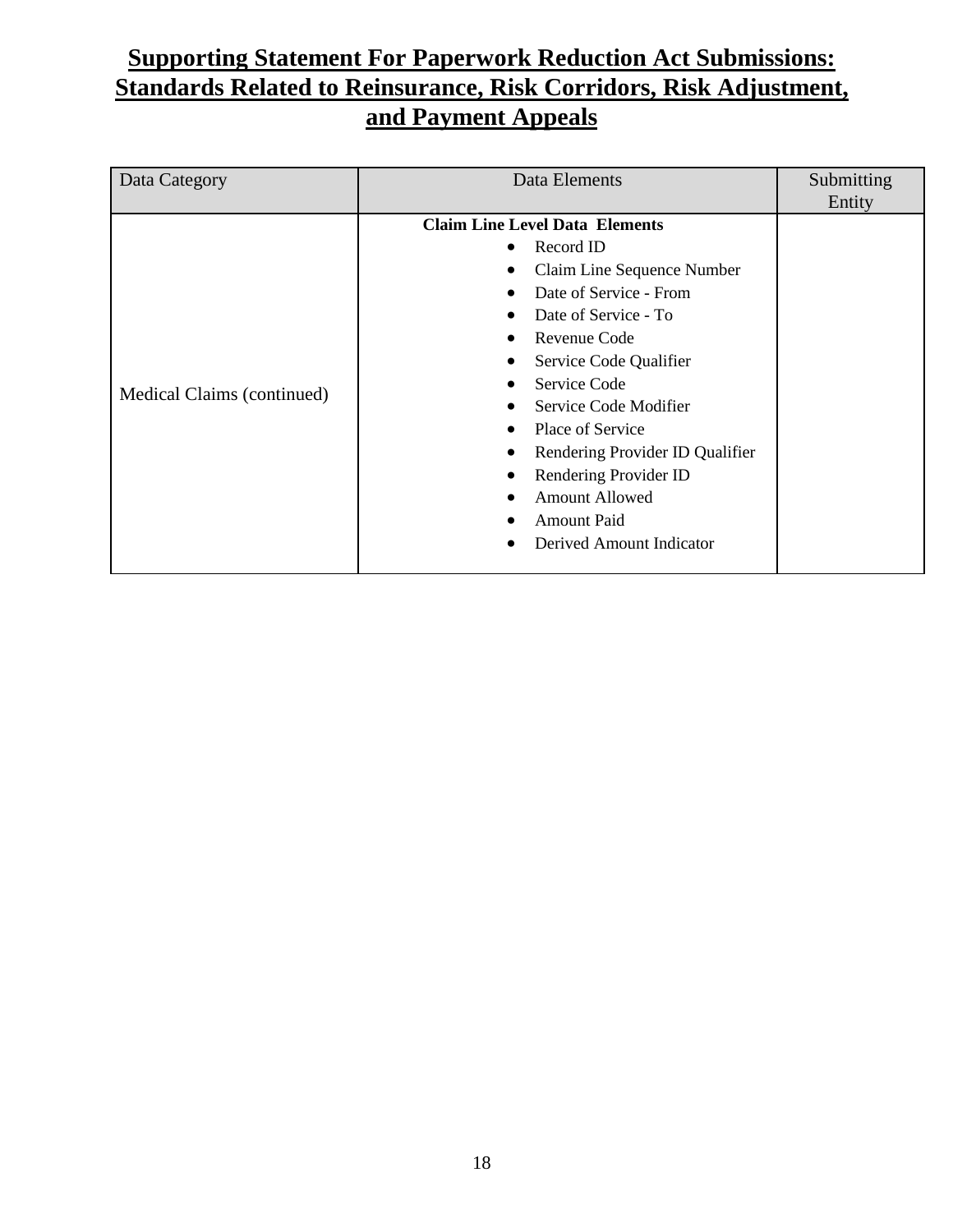# **Appendix B**

| <b>Supplemental Diagnoses for HHS Operated Risk Adjustment</b>     |                          |  |  |
|--------------------------------------------------------------------|--------------------------|--|--|
| Data Elements                                                      | <b>Submitting Entity</b> |  |  |
| Includes header, issuer, plan and claim header and claim line data |                          |  |  |
| elements:                                                          |                          |  |  |
| File ID                                                            |                          |  |  |
| <b>Execution Zone</b>                                              |                          |  |  |
| <b>Run Date</b><br>$\bullet$                                       |                          |  |  |
| Report Type                                                        |                          |  |  |
| <b>Total Claims</b>                                                |                          |  |  |
| <b>Total Claim Lines</b>                                           |                          |  |  |
| <b>Total Plan Paid Amount</b>                                      |                          |  |  |
| Record ID                                                          |                          |  |  |
| Issuer ID<br>$\bullet$                                             |                          |  |  |
| Plan ID                                                            | Issuer                   |  |  |
| De-Identified (Masked) Enrollee ID<br>$\bullet$                    |                          |  |  |
| <b>Interface Control Release Number</b>                            |                          |  |  |
| <b>Claim Header Level Data Elements</b>                            |                          |  |  |
| Form Type                                                          |                          |  |  |
| Claim ID                                                           |                          |  |  |
| Original Claim ID<br>٠                                             |                          |  |  |
| Claim Processed Date/Time                                          |                          |  |  |
| <b>Bill</b> type                                                   |                          |  |  |
| Date Paid                                                          |                          |  |  |
| Void/Replace Indicator<br>$\bullet$                                |                          |  |  |
| Discharge Status Code<br>$\bullet$                                 |                          |  |  |
| <b>Statement Covers From</b>                                       |                          |  |  |
| <b>Statement Covers Through</b>                                    |                          |  |  |
| <b>Billing Provider ID Qualifier</b><br>$\bullet$                  |                          |  |  |
| Billing Provider ID                                                |                          |  |  |
| <b>Total Amount Allowed</b>                                        |                          |  |  |
| <b>Total Amount Paid</b>                                           |                          |  |  |
| Derived Amount Indicator                                           |                          |  |  |
| Diagnosis Code Qualifier                                           |                          |  |  |
| Diagnosis Code<br>$\bullet$                                        |                          |  |  |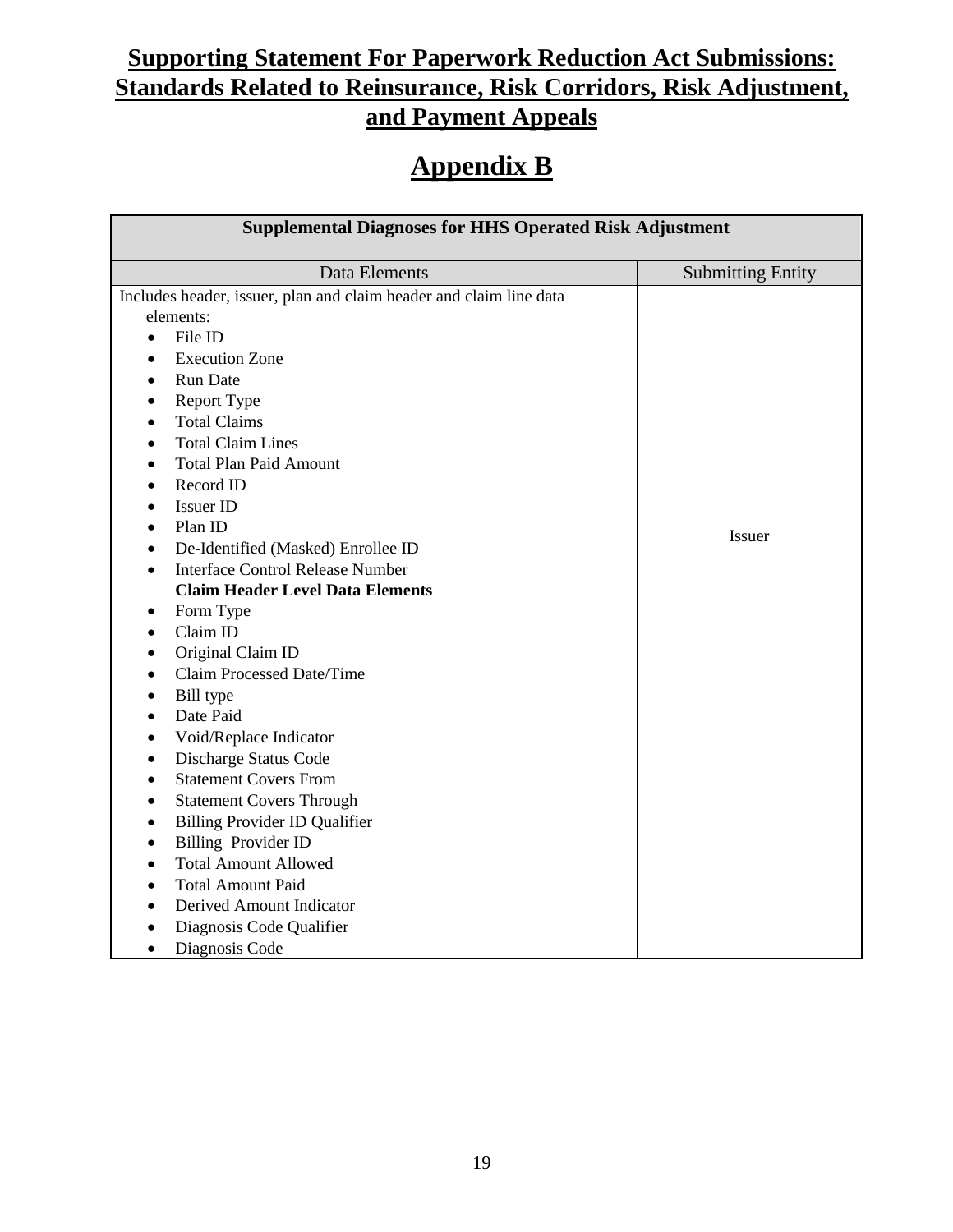# **Appendix C**

### **Data Elements for Reinsurance Contributions Reporting**

The transitional reinsurance program requires that health insurance issuers, self-insured group health plans (including a group health plan that is partially self-insured and partially insured) or third party administrators on behalf of them submit to HHS an annual enrollment count no later than November 15 of calendar year 2014, 2015 and 2016 respectively. The annual enrollment count submission will be used to calculate the applicable benefit year's annual reinsurance contribution.

All health insurance issuers, group health plans, and third party administrators are required to register in a Federal system in order to access the module or form for the reinsurance contributions process. The "Initial Plan Data Collection to Support QHP Certification and other Financial Management and Exchange Operations" (OMB Control No. 0938-1187) details data submission required when an entity is remitting payment for an invoice or receiving a payment from HHS. This PRA details the data elements that will be requested through the reinsurance contribution module or form.

### **General**

- 1. HIOS ID
- 2. Benefit Year applicable to the reported Gross Annual Enrollment Count (2014, 2015, 2016)
- 3. Are you a contributing entity?
	- a. Yes. If yes and using Third Party Administrator (TPA) or parent company to complete the reinsurance contributions process, please provide the TPA's or parent company's HIOS ID.
	- b. No (Excepted). If no, please select:
		- Not major medical
		- Self-insured, self-administered
		- Other. If other, please explain.

**Entity Information** *(to be completed by contributing entity or Third Party Administrator/Parent Company on behalf of issuer or group health plan*)

- 1. HIOS ID (**submitter** of enrollment information)
- 2. Legal Business Name (**submitter** of enrollment information)
- 3. Federal TIN (**submitter** of enrollment information)
- 4. Address (**submitter** of enrollment information)
	- a. Address Line 1, Address Line 2, City, State, Zip Code+4, State
- 5. Contact 1, Contact 2, Contact 3 (**submitter** of enrollment information)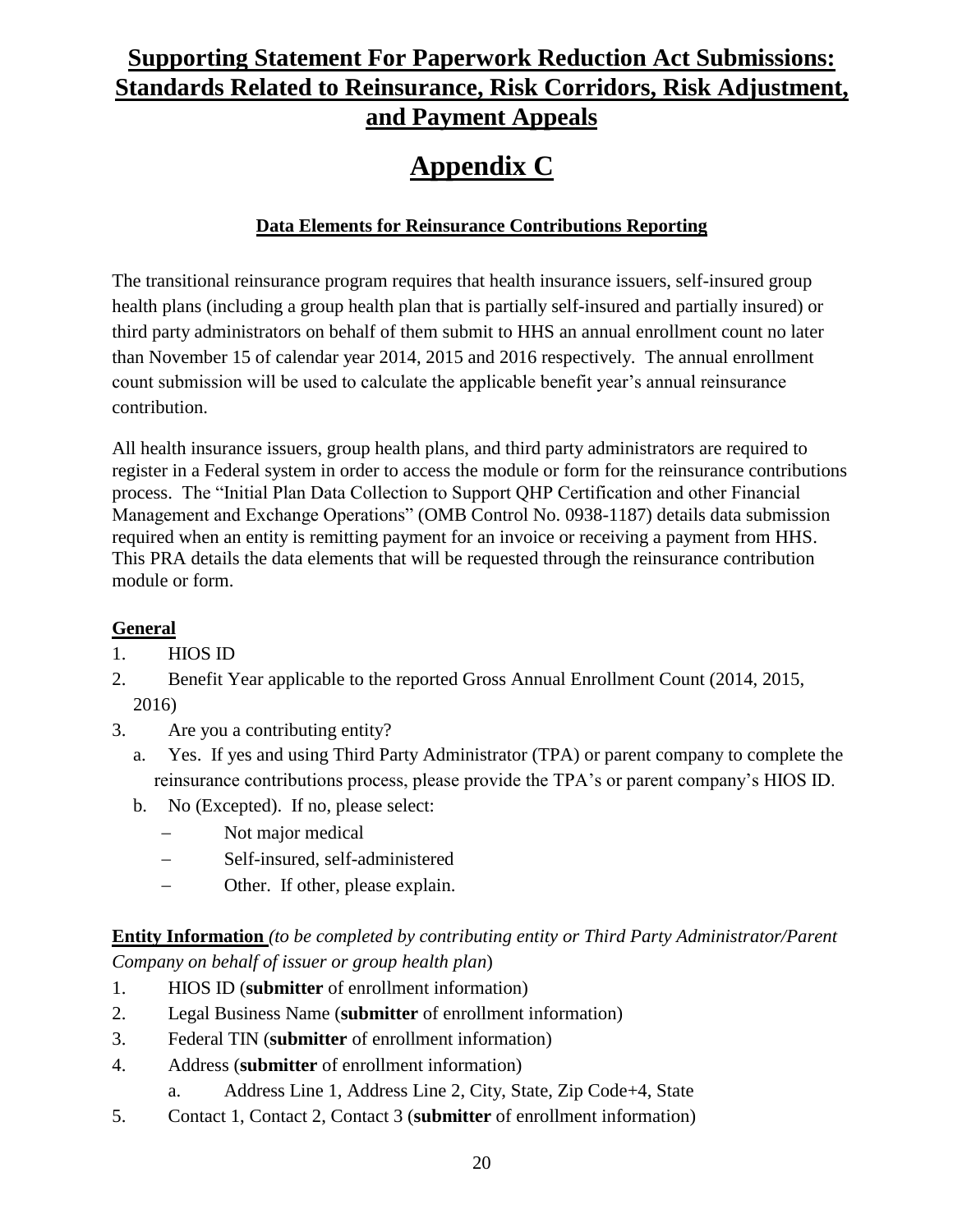- a. First Name, Last Name, Title, E-mail, Phone Number, Phone Number Extension
- 6. Authorizing Official for Acknowledgment (**submitter** of enrollment information)
	- a. First Name, Last Name, Title, E-mail, Phone Number, Phone Number Extension
- 7. Is submitting entity a Third Party Administrator or Parent Company on behalf of issuer(s) or group health plan(s) pursuant to the definition of "contributing entity" at 45 CFR 153.20?
- 8. Gross Annual Enrollment Count
- 9. Provide for the following for each contributing entity represented in the 'Gross Annual Enrollment Count' (repeat many times, select one for each entity):
	- a. Select Type of Entity :
		- Health insurance issuer  $(\S 153.405(d))$ ;
		- Self-insured group health plan (including a group health plan with a selfinsured coverage option and fully insured coverage option) (§153.405(e));
		- Group health plans with a self-insured coverage option and an insured coverage option (§153.405(f))

 $\overline{\rho}$  *NOTE*: Pursuant to §153.405(f)(2), a plan with multiple coverage options may use any of the counting methods specified for health insurance issuers or self-insured group health plans, as applicable to each coverage option, if it determines the number of covered lives under each coverage option separately as if each coverage option provided major medical coverage

- Multiple group health plans maintained by the same plan sponsor, that collectively provide major medical coverage for the same covered lives simultaneously, which are treated as a single group health plan including an insured plan  $(\S 153.405(g)(4)(i))$ ; or
- Multiple group health plans maintained by the same plan sponsor, that collectively provide major medical coverage for the same covered lives simultaneously, which are treated as a single group health plan NOT including an insured plan  $(\S 153.405(g)(4)(ii))$ .

*o NOTE:* Pursuant to §153.405(g)(1), if there are multiple group health plans maintained by the same plan sponsor, the plan sponsor may treat the multiple plans as separate group health plans if the plan sponsor determines the number of covered lives under each separate group health plan as if the separate group health plan provided major medical coverage (i.e. is its own plan for which reinsurance contributions are required).

- b. Entity HIOS ID
- c. Entity Legal Business Name
- d. Entity Federal Tax Identification Number
- e. Entity Address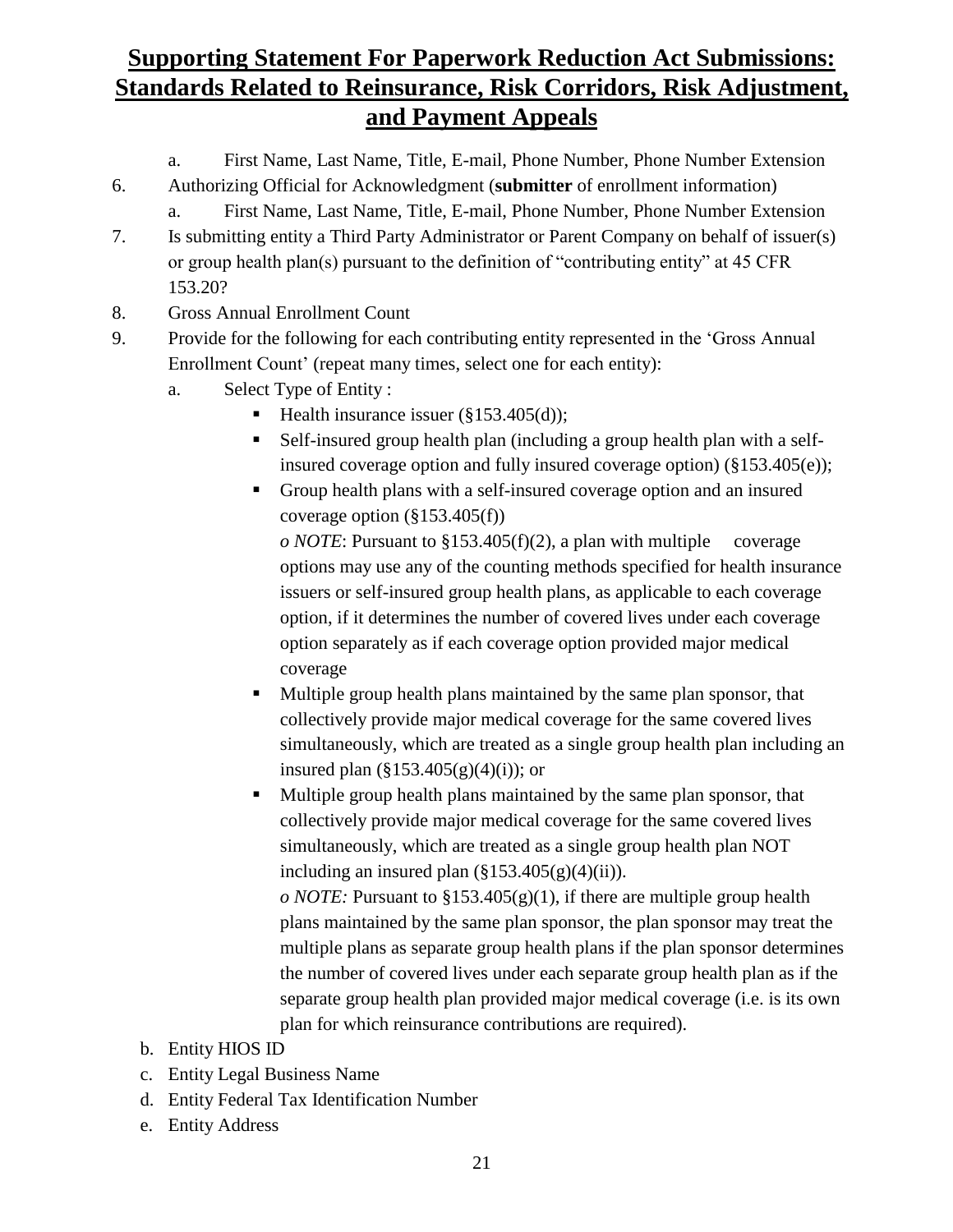- o Address Line 1, Address Line 2, City, State, Zip Code+4, State
- f. For each entity being reported, please complete the applicable section below based on the 'Entity Type' selected above.

### **Health Insurance Issuer**

- 1. Annual enrollment count
	- a. Total Count
		- Net to exclude any excepted coverage types/plans/enrollees *(count to be used for assessing reinsurance contributions due for the reporting benefit year)*
		- Number of policy holders represented in the net enrollment count
		- Number of employer groups represented in the net enrollment count
	- b. Count for each Group Health Plan:
		- Not Applicable (select when issuer does not provide plans/coverage in the group health market)
		- Yes, issuer provides coverage in the individual market. If yes, complete the following for each Group Health Plan:
			- Name of Plan
			- Gross enrollment count to include all coverage types
			- Net enrollment count to exclude any excepted coverage types/plans/enrollees
			- Provide information for the excepted coverage types/plans/enrollees
	- c. Count for Individual Market:
		- Not Applicable (select when issuer does not provide plans/coverage in the individual market)
		- Yes, issuer provides coverage in the individual market. If yes, complete the following:
			- Gross enrollment count to include all coverage types
			- Net enrollment count to exclude any excepted coverage types/plans/enrollees
			- Provide information for the excepted coverage types/plans/enrollees
- 2. Select method used for calculation of enrollment count
	- a. Actual Count
		- Dates used to add up total of covered lives
	- b. Snapshot Count
		- Specific date or date(s) were used for each quarter
		- Number of enrollees on the specific date or date(s) that were used for each quarter
	- c. Member Months or State Form
		- Date of the NAIC Supplemental Health Care Exhibit or from the most recent form filed with the issuer's State of domicile
		- Upload form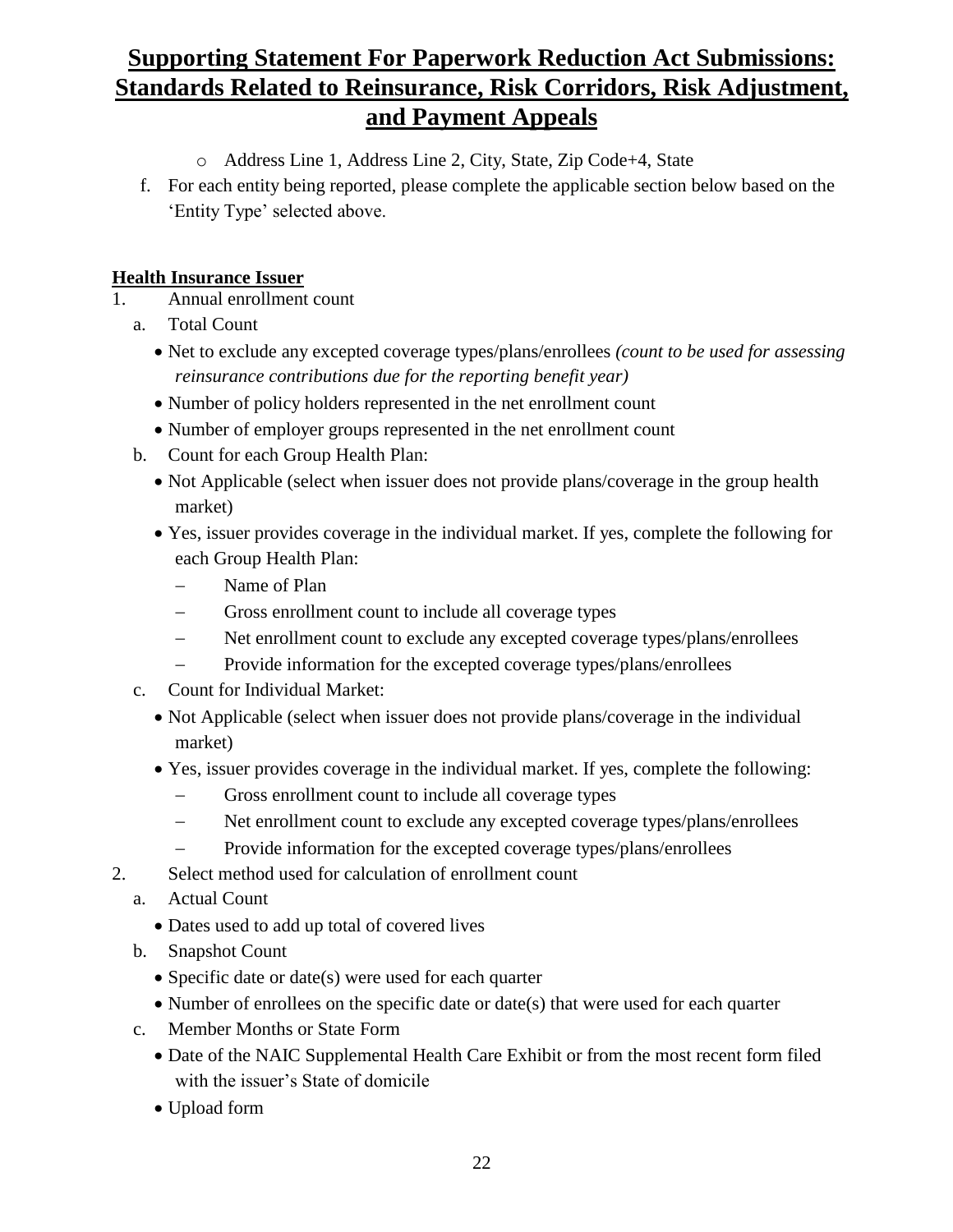### **Self-Insured Group Health Plan**

- 1. Annual enrollment count
	- a. Total Count
		- Net enrollment count to exclude any excepted coverage types/plans/enrollees *(count to be used for assessing reinsurance contributions due for the reporting benefit year)*
	- b. Count by Coverage Type:
		- Not Applicable (select when self-insured group health plan provides all coverage through major medical plan)
		- Coverage Type
			- Gross enrollment count to include all coverage types
			- Net enrollment count to exclude any excepted coverage types/plans/enrollees
			- Provide information for the excepted coverage types/plans/enrollees
- 2. Select method used for calculation of enrollment count
	- a. Actual Count
		- Dates used to add up total of covered lives
	- b. Snapshot Count
		- Specific date or date(s) were used for each quarter
		- Number of enrollees on the specific date or date(s) that were used for each quarter
	- c. Snapshot Factor
		- Specific date or date(s) were used for each quarter
		- Number of enrollees on the specific date or date(s) that were used for each quarter
	- d. Form 5500 Schedule A
		- Date of the Form 5500 Schedule A
		- Number of total participants covered at the beginning and end of the benefit year as reported on the Form 5500 Schedule A
		- Upload form

# **Group Health Plan with a Self-insured Coverage Option and Fully Insured Coverage Option**

*[45 CFR 153.405(f)(1)]*

- 1. Are you combining coverage options for reporting of annual enrollment count under 45 CFR 153.405(f)(1)?
	- a. Yes. If Yes, complete the below as applicable.
	- b. No. If No [45 CFR 153.405(f)(2)], treat each plan as providing major medical coverage with contributing entity completing the 'Health Insurance Issuer' and 'Self-insured Group Health Plan' section as applicable.
- 2. Annual enrollment count
	- a. Total Count
		- Gross enrollment count to include all coverage types/plans
- 3. Net enrollment count to exclude any excepted coverage types/plans *(count to be used for*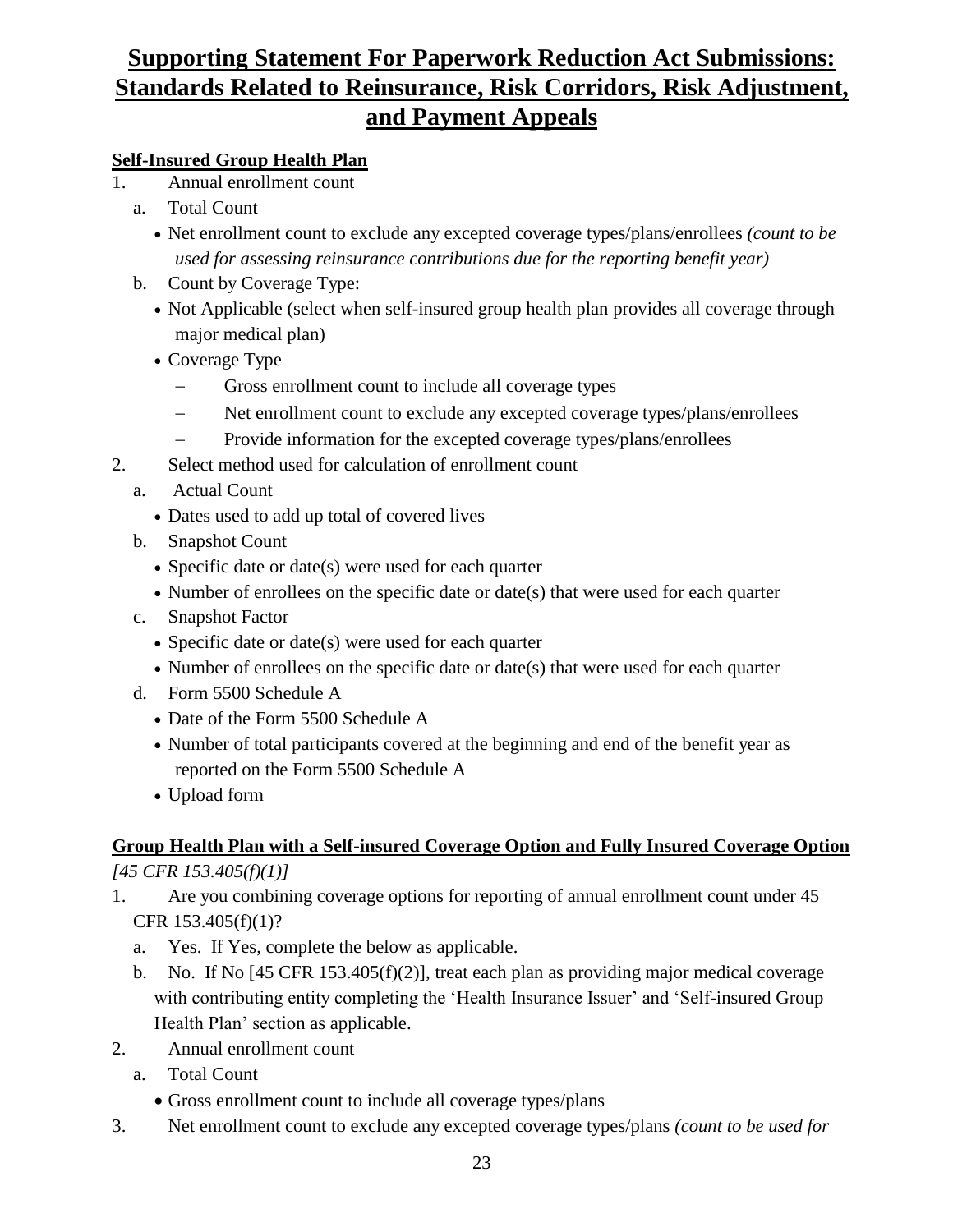*assessing reinsurance contributions due for the reporting benefit year)*Select method used for calculation of annual enrollment count

- a. Actual Count
	- Dates used to add up total of covered lives
- b. Snapshot Count
	- Specific date or date(s) were used for each quarter
	- Number of enrollees on the specific date or date(s) that were used for each quarter
- 4. If combining, provide for all plans and/or options (insured and self-insured) for purposes of calculating the annual enrollment count (repeated for each option):
	- a. Name of issuer or self-insured group health plan
	- b. HIOS ID (situational)
	- c. Gross enrollment count for option
	- d. Net enrollment count for option
	- e. Provide information for enrollment under excepted coverage option

### **Multiple Group Health Plans Maintained by the Same Plan Sponsor** *[45 CFR 153.405(g)]*

*(One or more group health plans under the same plan sponsor)*

- 1. Are you aggregating multiple group health plans under 45 CFR 153.405(g)?
	- a. Yes. If Yes, which entity type are you for purposes of reporting?
		- Self-insured. If selected, complete the below as applicable.
		- Fully-insured. If selected, complete the below as applicable.
		- Mixed. If selected, complete the below as applicable.
	- b. No. If No, treat each plan as providing major medical coverage with contributing entity completing the 'Health Insurance Issuer' and 'Self-insured Group Health Plan' section as applicable.
- 2. Annual enrollment count
	- a. Total Count
		- Gross enrollment count to include all coverage types/plans
		- Net enrollment count to exclude any excepted coverage types/plans *(count to be used for assessing reinsurance contributions due for the reporting benefit year)*
- 3. Select method used for calculation of enrollment count
	- a. Actual Count
		- Dates used to add up total of covered lives
	- b. Snapshot Count
		- Specific date or date(s) were used for each quarter
		- Number of enrollees on the specific date or date(s) that were used for each quarter
	- c. Snapshot Factor
		- Specific date or date(s) were used for each quarter